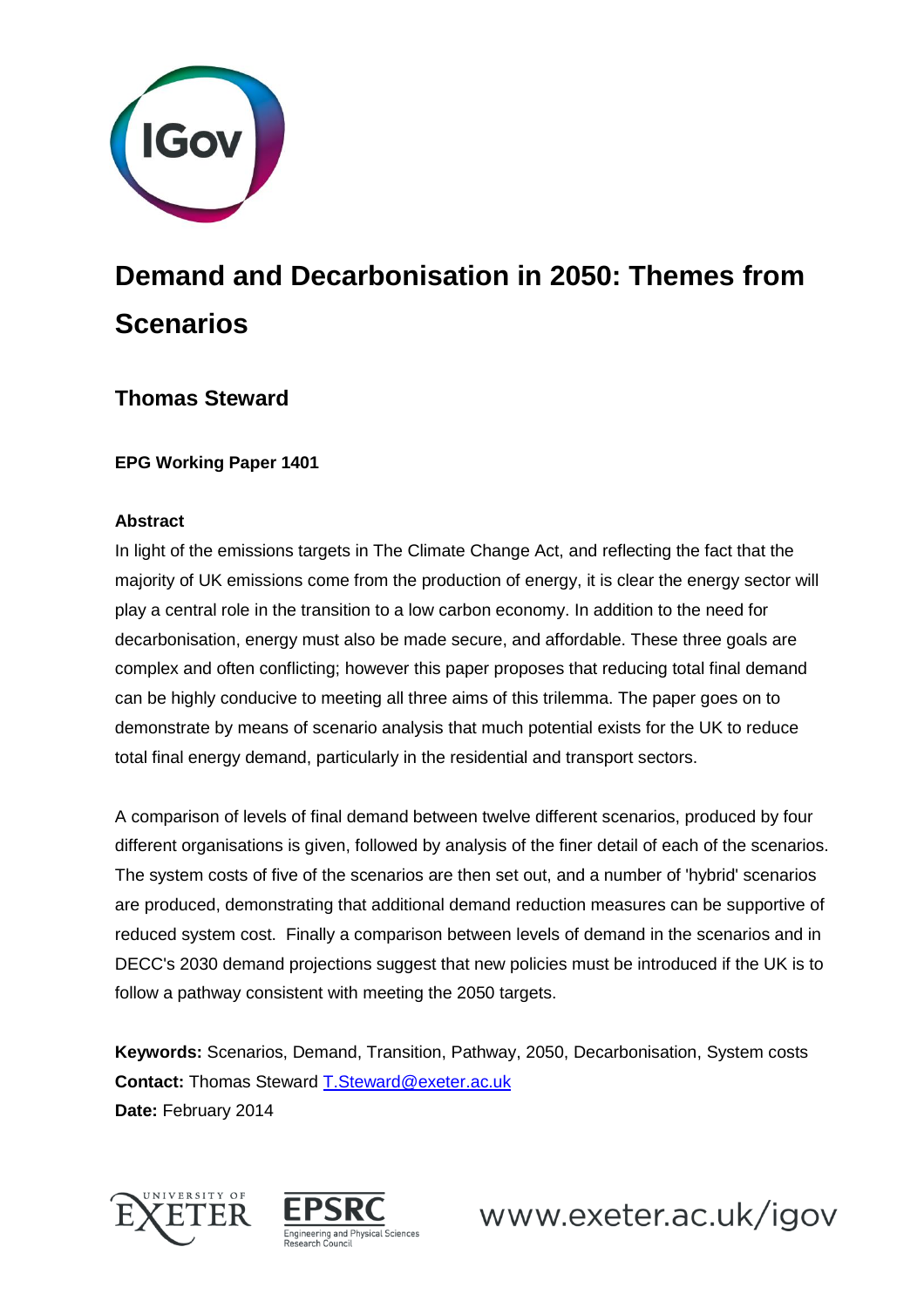# **Contents**

| 4.1.2 'Higher Renewables and More Energy Efficiency' Scenario (Scenario D)  12 |  |
|--------------------------------------------------------------------------------|--|
| 4.1.3 'Higher Nuclear and Less Energy Efficiency' Scenario (Scenario E)  13    |  |
|                                                                                |  |
|                                                                                |  |
|                                                                                |  |
|                                                                                |  |
|                                                                                |  |
|                                                                                |  |
|                                                                                |  |
|                                                                                |  |
|                                                                                |  |
|                                                                                |  |
|                                                                                |  |
|                                                                                |  |
|                                                                                |  |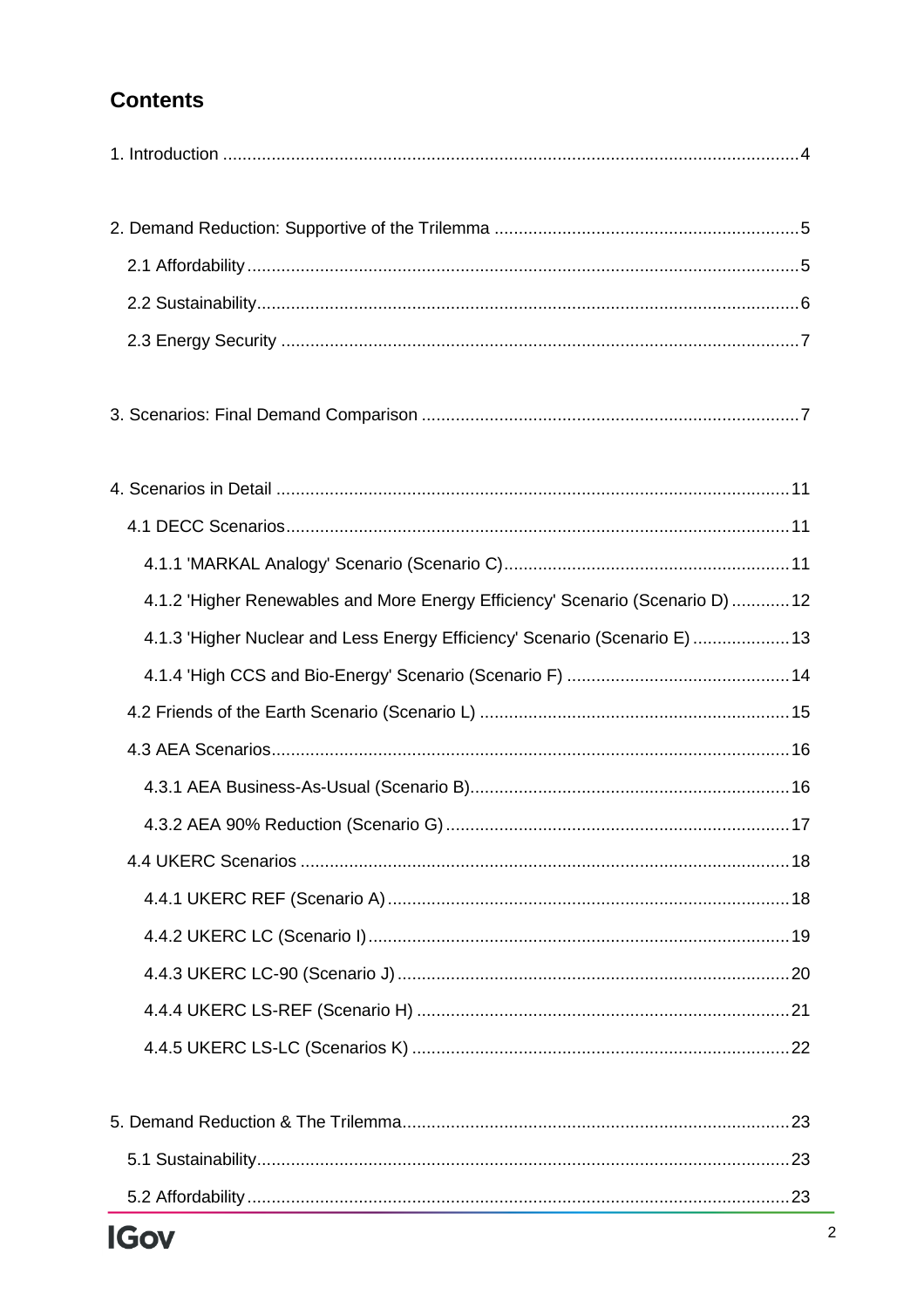| Appendix B - 'Sanky' Diagram - Primary to Final Energy Pathways 33 |  |
|--------------------------------------------------------------------|--|
|                                                                    |  |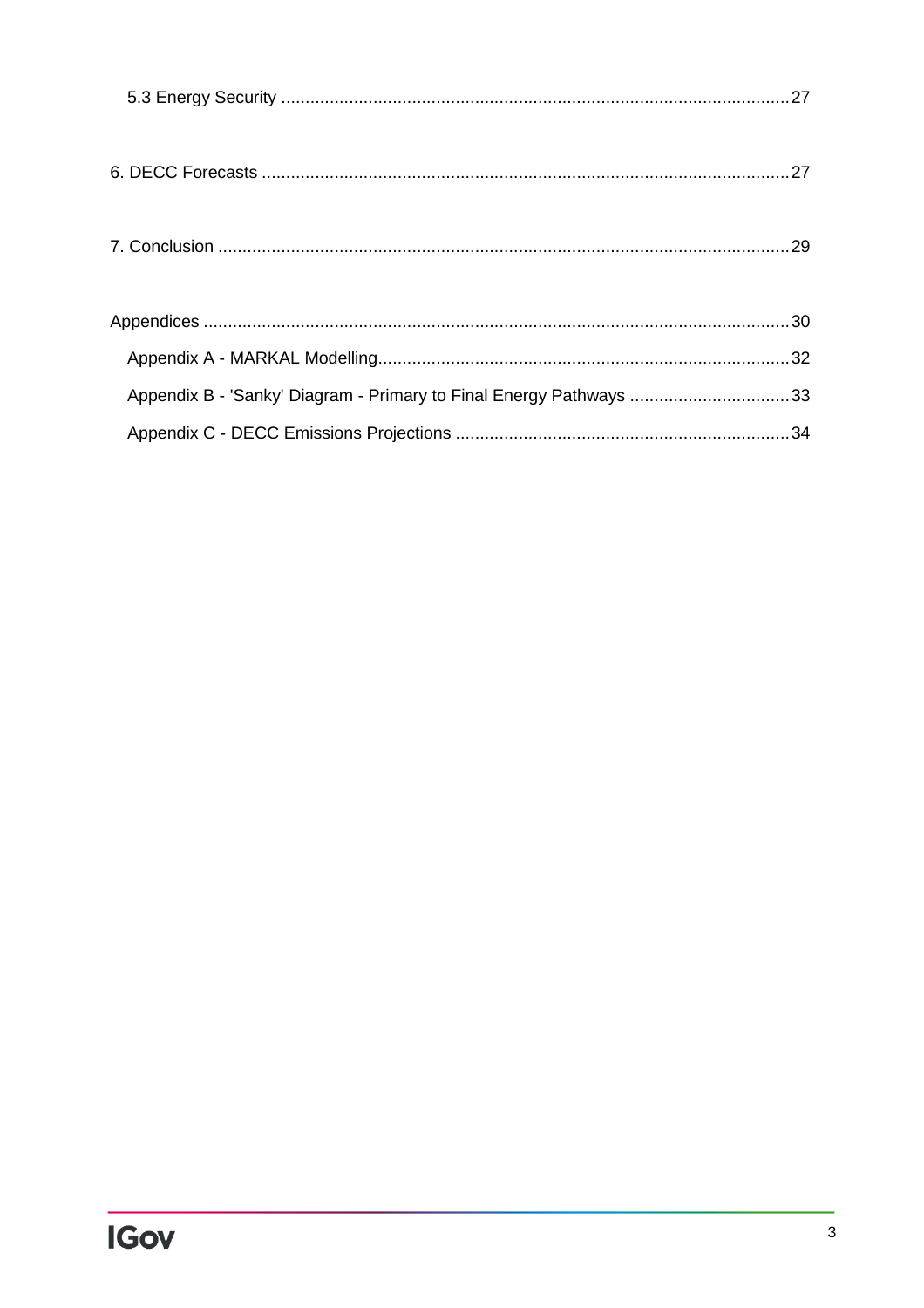## <span id="page-3-0"></span>**1. Introduction**

The route to decarbonisation is uncertain. The 2008 Climate Change Act proscribes that the UK must reduce its greenhouse gas (GHG) output by 80% on 1990 levels by 2050, with an interim target of a 34% reduction by 2020 (HMG, 2008).<sup>1</sup> The primary source of GHG emissions are from combustion of fuels to provide energy, the use of which is concentrated in a few sectors electricity generation, transport, industry, and the domestic sector (DECC & AEA, 2012). Choices made today will ultimately affect the UK's ability to meet its 2020 and 2050 obligations, and although The Climate Change Act explicitly sets out targets for reduction of GHG output, it does not proscribe how this should be achieved. $<sup>2</sup>$  However, all policies should be written in the</sup> context of the energy trilemma, this is the notion that the UK must make the transition to a lowcarbon economy, whilst ensuring that energy is both secure and affordable. These drivers are complex and often conflicting, however there are some strategies such as supporting reductions in overall energy demand, which are supportive of all three aspects. The route that the UK should take to reach its 2050 goals is widely debated, and a number of stakeholders have written scenarios setting out possible pathways to meeting the 2050 carbon targets. These scenarios are not written as predictions of what w*ill* happen, but as explanations of what *could* happen - outlining plausible pathways to 2050.

There is considerable variation in the designs of each of these pathways - ranging by development and deployment of technologies, behaviours and social trends, assumptions about the economy, and levels of final demand. These factors are not isolated from one another, interacting in many and complex ways. It is the last factor however, the level of final demand, that is the focus of this paper. This is because it has a strong bearing on many features of the energy system and how the transition to decarbonisation is managed. For example, the greater the level of total energy demand, the greater the need to maintain or expand existing infrastructure, and the more energy that each individual uses, the greater that individual's exposure to increases in energy costs.

Set out below is an explanation of how minimising levels of total final demand can be synergistic to meeting the goals of the energy trilemma. A comparison between the levels of final demand in each of the reviewed scenarios is then given, followed by individual analysis of each of the scenarios focussing on both primary and final demand, including the sectors responsible for greatest levels of final demand, and the features of the energy system behind the scenario.

 $^1$  For a full list of basket of included gasses, See: HMG, (2008:44) Climate Change Act.<br><sup>2</sup> The only specific requirements for how decarbonisation must be achieved is through the Renewable Directive (European Parliament, 2009), which states that the UK must produce 15% of final energy demand from renewable sources by 2020.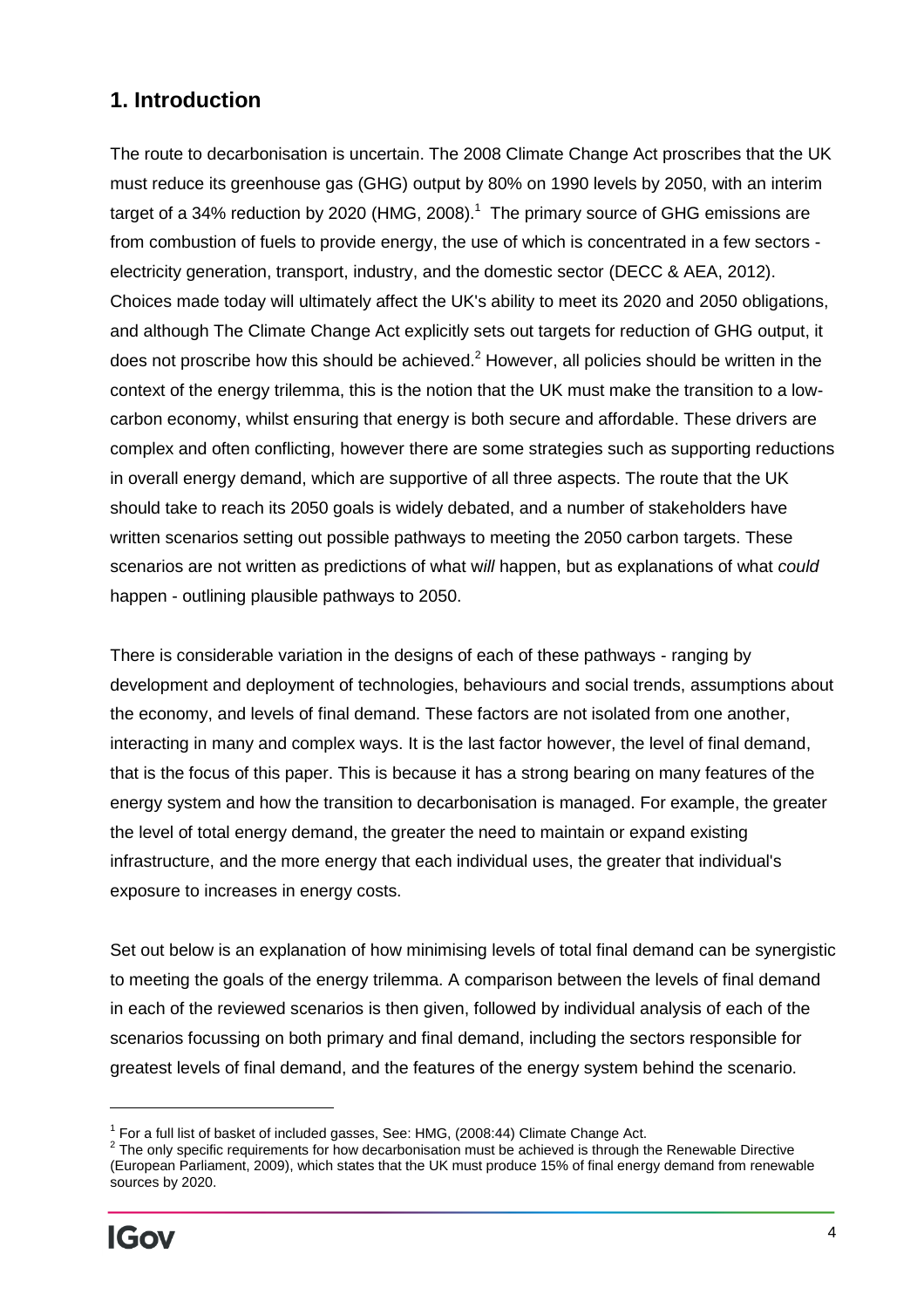Analysis will also briefly explore if evidence from the scenarios supports or refutes the positive links between overall lower demand and the goals of the trilemma. Finally, this paper will explore what lessons may be taken from the scenarios, and how policy relates to these lessons. This paper does not set out to specify an exact pathway to 2050, but to shed light on the range of possible levels of final demand in 2050, how this supports the energy trilemma, and what can be said of current policies in relation to the trends in the scenarios.

# <span id="page-4-0"></span>**2. Demand Reduction: Supportive of the Trilemma**

Making significant reductions in overall energy demand is highly supportive of the transition to an affordable, secure, and sustainable energy system. The impact of demand reduction on each factor of the trilemma is set out below.

## <span id="page-4-1"></span>**2.1 Affordability**

Demand reduction is complementary to affordability at the individual and whole-system levels. If an individual household (or business) is able to significantly and permanently reduce its demand, this will not only lower its current energy bills, but also help to limit the impact on that household of any future price rises which may accompany the transition to a low carbon system. Similarly, if the price of energy begins to fluctuate, low levels of demand will limit the impact on consumers of this volatility.

Demand reduction also has financial benefits at the whole-system level. Although demandreduction by its nature requires upfront investment, it is likely to have broad, societal cost benefits in the long term. This is because effects are long-lasting and have minimal operating costs. If lower levels of demand are fixed into the system, less investment in new generation plant will be required in order to meet future demand, thus helping to reduce the overall cost of the transition. This is set out by Green Alliance in 'The Power of Negawatts' (Green Alliance, 2012), pointing to evidence in the USA showing it was three times cheaper to invest in efficiency programmes than in new electrical generation. This is also supported by McKinsey & Co. (2009) who suggest that many demand reduction measures lead to a net cost-benefit, independent of the carbon benefits, and that the number of measures that fit this description is increasing with energy prices.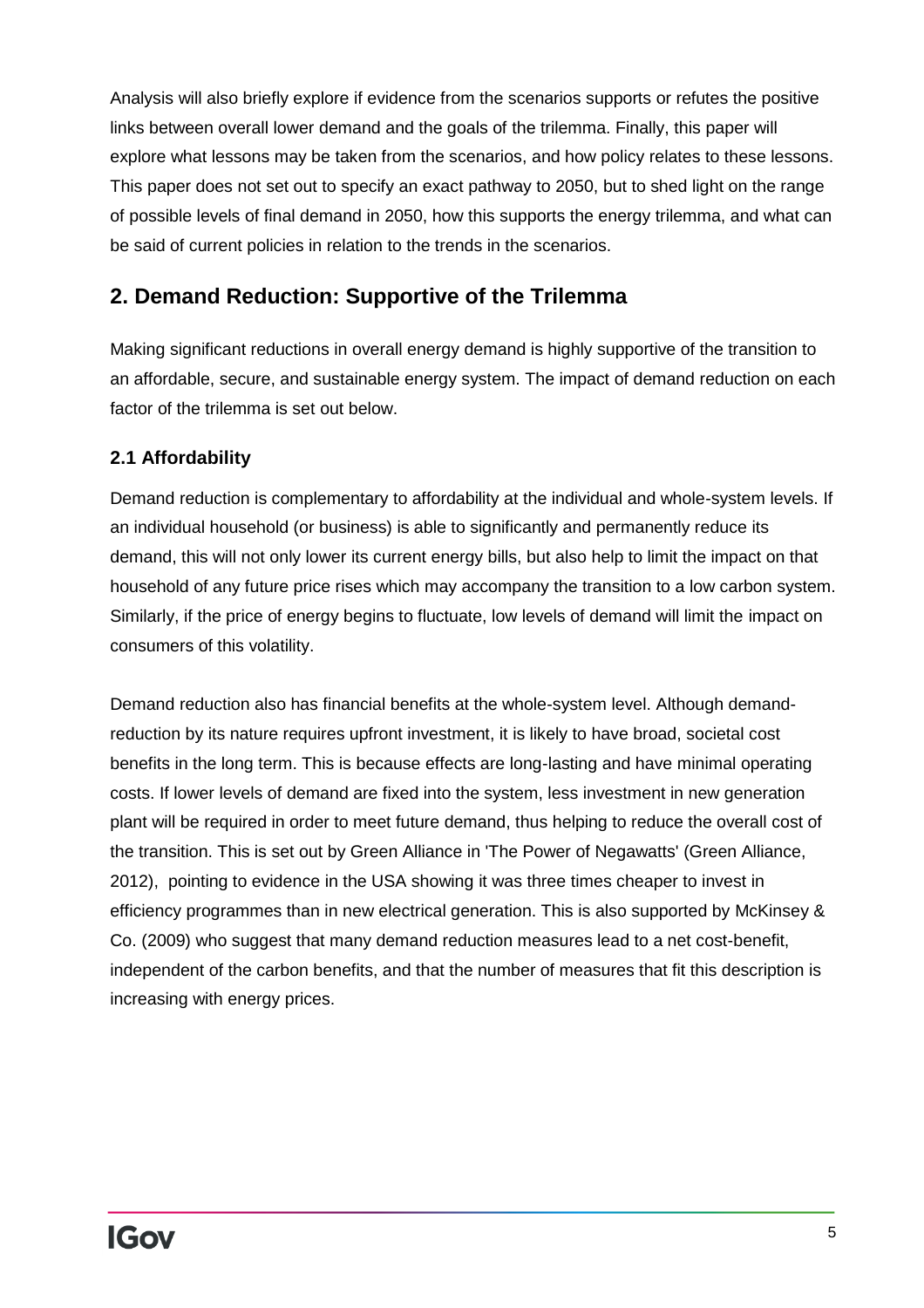![](_page_5_Figure_0.jpeg)

Figure 1 gives a conceptual demonstration of this argument. Following the initial up-front cost of investment in smarter, lower-demand infrastructure<sup>3</sup>, the total system cost remains considerably lower than would otherwise have otherwise been the case. The nature of the investment means that the distribution of costs should be managed so to avoid exacerbating fuel poverty (Hills, 2012; Stockton & Campbell, 2011).

In Section 5 below, outputs from some of the scenarios will be used to examine the connection between level of demand, and system cost. It must be noted that although scenarios offer cost information, they do not explain how costs should be most equitably managed across society. How the costs of transition may be most responsibly managed lie outside the bound of this paper, but will form the basis of much future research.

## <span id="page-5-0"></span>**2.2 Sustainability**

Demand reduction is also supportive of the sustainability agenda, in particular relating to, although not limited to, reductions in emissions. This relationship is easily demonstrated. Between 2010 and 2011, the sector which exhibited the greatest reduction in emissions was the residential sector, which showed a 22% reduction in emissions owing to a 23% reduction in natural gas demand for heating, as a product of a milder winter (DECC, 2012a). <sup>4</sup> This connection is conceptually simple - reducing demand for energy from a carbon-intensive energy source led to reductions in carbon output. However, short term reductions in demand such as this cause only short term reductions in emissions. For long-term reductions, demand must be reduced permanently. This reduces the use of carbon-intensive energy generation infrastructure, and potentially facilitates more, and lower carbon, options for its replacement. In

 $\overline{a}$ 

 $3$  Change in infrastructure is taken to mean efficiency improvements in the housing stock and its associated energy systems (eg. boilers, lighting etc), changes to networks (i.e. smart grids), and technical deployment facilitating demand response (eg. smart meters and appliances).

Residential emissions only relate to fossil-fired central heating - that is to say that any demand reduction from households with electric central heating will be registered as emission reductions for electricity generation.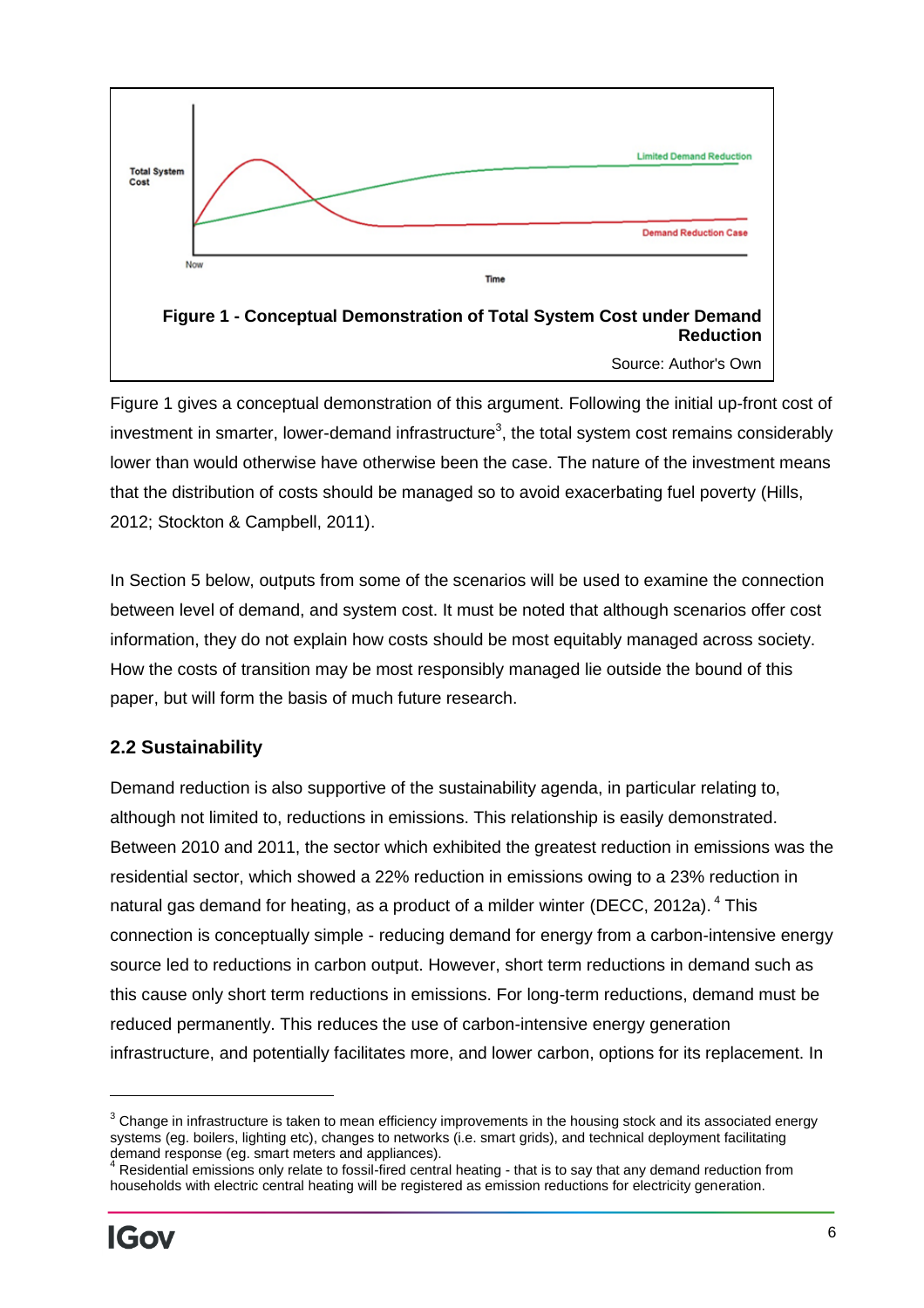addition to reduction in point-of-use emissions, reduced demand sends ripples of emission reductions up the supply chain - less demand leads to less need for construction of new plant, leading to less extraction of raw materials, and less extraction of fuels to run them - all of which are highly carbon intensive activities, and can have wider detrimental environmental impacts.

## <span id="page-6-0"></span>**2.3 Energy Security**

Intuitively, it would seem that reducing energy demand can hold benefits for energy security. For example, if demand for oil or gas is halved, there would appear to be some security benefit in needing to source half as much energy. Similarly, if total final energy demand is reduced, then there is a need for fewer power plants and manufacturing concerns, which should reduce the likelihood of failure. This argument is widely stated as a truism (Eg. DECC, 2012b).

Many definitions of energy security (such as DECC, 2012a and International Energy Agency, 2013) also include consideration that energy is insecure when it cannot be accessed because it is unaffordable. Taking this broader understanding of energy security further supports demand reduction as an energy security measure.

However, Hoggett, Eyre, & Keay (2013) suggest that the relationship between demand and security is highly complex, and is defined largely by three things: the driver of demand reduction, the nature of the threat to energy security, and the circumstances of the country in question. Whilst overall they accept that reduced demand can increase energy security in some situations, this is very time and site specific and general statements such as 'energy efficiency leads to greater energy security' should be avoided.

# <span id="page-6-1"></span>**3. Scenarios: Final Demand Comparison**

This paper makes use of scenarios to examine possible technological and behavioural pathways to 2050. This is done to highlight the range of different viable levels of final demand, and what aspects of society must change in order to achieve them. The scenarios were produced by a number of different stakeholders - DECC, AEA, UKERC, and Friends of the Earth (FOE).

Scenarios are designed as plausible depictions of *possible* futures (Phelps et al., 2001; Postma & Liebl, 2005), as opposed to being predictive of *probable* futures (Goodwin & Wright, 2010), and are therefore bounded by that which the designers deem to be possible (Postma & Liebl, 2005). Scenarios treat behaviour and choices as inputs, and do not offer information on what policies may lead to these choices. For example, some scenarios assume in-home temperatures drop dramatically to 16°C, which represents a reversal of current trends, however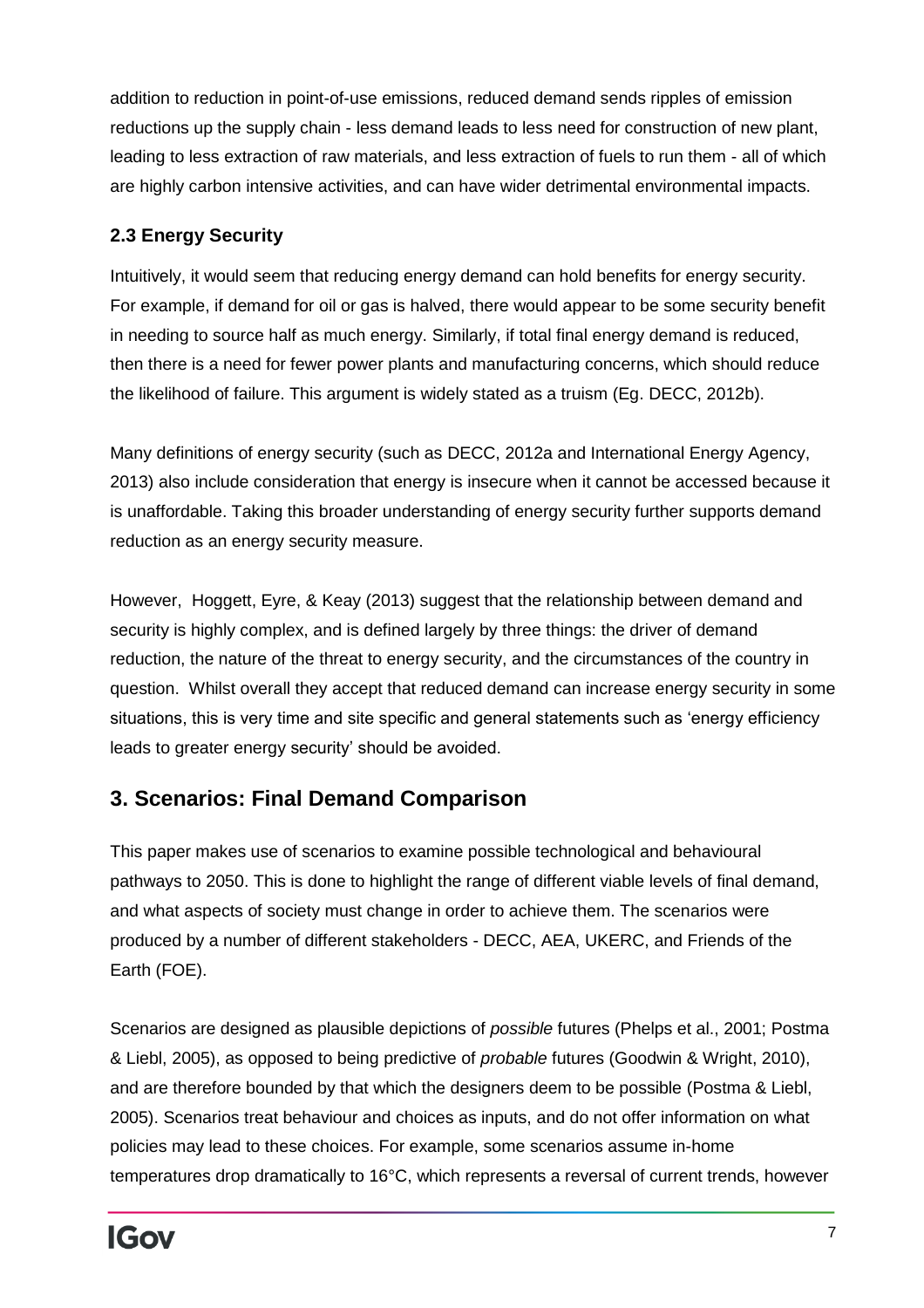the scenario does not give information on what may have caused this change in consumer behaviour, and could be a result of any number of policy or social changes.

The level of detail of output available varies between scenarios, for this reason, not all aspects of each scenario may be compared with every other. For example is some scenarios give final demand by sector of the economy, while others give it by end-use. It is important to note too that the scenarios were drawn up using a range of different modelling tools, therefore introducing other inherent differences. DECC and Friends of the Earth make use of the DECC 2050 Calculator, UKERC and AEA both make use of the Market Allocation (MARKAL) model (for an explanation see Appendix A). The UKERC lifestyle scenarios also use the UK Domestic Carbon Model, and the UK Transport Carbon Model to form inputs to MARKAL analysis. Although both AEA and UKERC made use of the MARKAL model with elastic demand, their respective assumptions may differ slightly in that AEA made some alterations to the MARKAL model as part of the scenario building process. In spite of these differences, all scenarios were constructed as plausible explanations of pathways, and although some model designers may differ slightly on the fine detail of some of the variables, it is still possible to draw general trends.

Each of the scenarios is assigned a letter (A-L). This is done to make the graph in figure 2 and the information that follows easier to read together. NB. Some of the bars in figure 2 appear in a different order in the graph to in the text. This is done because in the text they are grouped by the institution that generated them, and in the graph they are placed adjacent to relevant comparator scenarios i.e. the two 'Business-As-Usual' cases are placed alongside one another.

Figure 2 shows the range of levels of final demand in 2030 and 2050 in Terawatt Hours (TWh), from the scenarios reviewed in detail below. The graph on the left hand side shows levels of demand from various scenarios in 2030 alongside the level of demand in 2012 (line i). The two 'Business-As-Usual' type scenarios which are not based on achieving carbon reductions (Scenarios A & B) are given alongside a range of carbon-reduction scenarios (Scenarios C-L). The right hand graph addresses the modelled levels of demand in 2050. For context, 2012 final UK energy demand totalled 1654 TWh, this was predominantly a product of transport (595 TWh) and domestic consumption (480TWh) (DECC, 2013c).

What is immediately apparent is the vast range of possible levels of demand in 2050. These levels are affected by assumed changes in technology development and deployment, service demand, and social norms over the period between now and 2050.

The two 'Business-As-Usual' scenarios give very different pathways to 2050. The UKERC REF scenario (Scenario A) shows a gradual increase in demand between now and 2050, whereas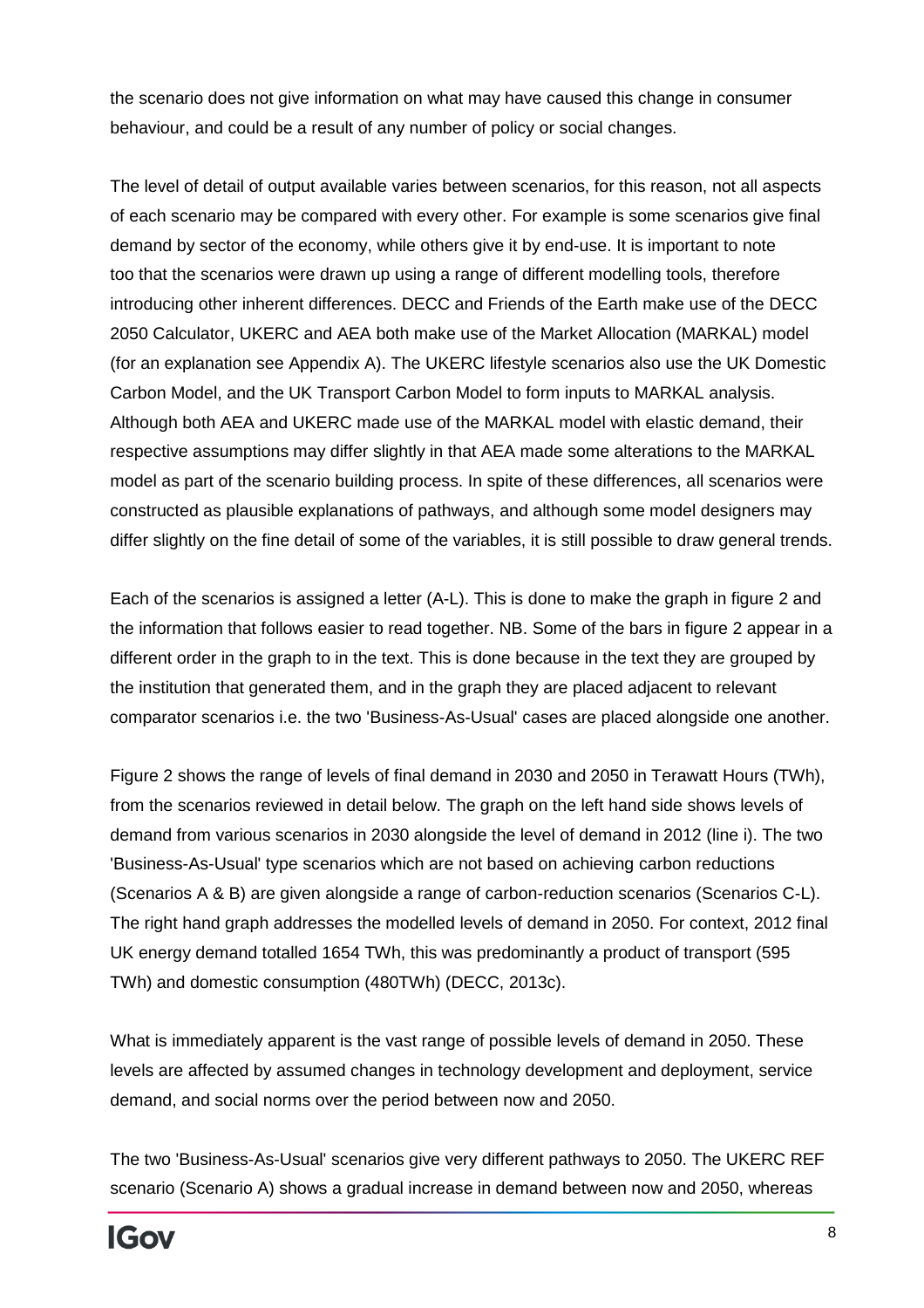the AEA BAU scenario (Scenario B) shows reducing final demand to 2030, which then increases towards 2050. The UKERC REF scenario (scenario A) exhibits the highest level of 2050 demand of all scenarios reviewed here, whereas the AEA BAU scenario shows a level of demand between two carbon reduction scenarios - DECC's High Nuclear, Less Energy Efficiency' and 'High CCS and Bio-Energy' (Scenarios E & F).

There is an apparent similarity in levels of final demand in 2050 between the 'DECC MARKAL scenario'(Scenario C), the 'AEA 90% reduction scenario'(Scenario G) and three of the UKERC scenarios LC, LC-90 and LS-REF (Scenarios I, J & H). In spite of this similar end-point however, major differences can be found in the trajectories of this demand reduction, as seen in the levels of demand level in 2030. The 'DECC MARKAL Analogy' (scenario C), and the UKERC LS-REF show a fairly constant level of reduction, with slightly more taking place before 2030 than after. The 'AEA 90%' scenario (Scenario G) shows very large amounts of demand reduction taking place by 2030, and demand increases slightly on the approach to 2050. UKERC LC (Scenario I) shows a slight increase in demand between 2012 and 2030, and then a sharp decline by 2050, and finally UKERC LC-90 (Scenario J) shows decreasing levels of demand to 2030, and then an accelerated level of demand reduction in the years to 2050. All except the UKERC LS-REF scenario (Scenario H) met the 2050 carbon targets, but all take very different paths. In spite of the UKERC LS-REF scenario having similar levels of final demand, in 2050 is has a carbon output over 2.5 times higher than the level required by the Climate Change Act.

What is common among all the scenarios which met the 2050 carbon targets, with the exception of the DECC 'High Nuclear, Low Energy Efficiency' scenario (Scenario E), was a high level of demand reduction compared to current levels. Consistently these reductions were derived in the greatest proportion from the domestic and transport sectors, with the electrification of heat and road-travel. Considerable improvements in the thermal efficiency of housing is another widespread trend. Although scenarios are not designed as predictive, the consistent reappearance of these features of an energy system which meets the 2050 targets implies that they may be essential to the UK meeting its 2050 commitments in a cost-effective way.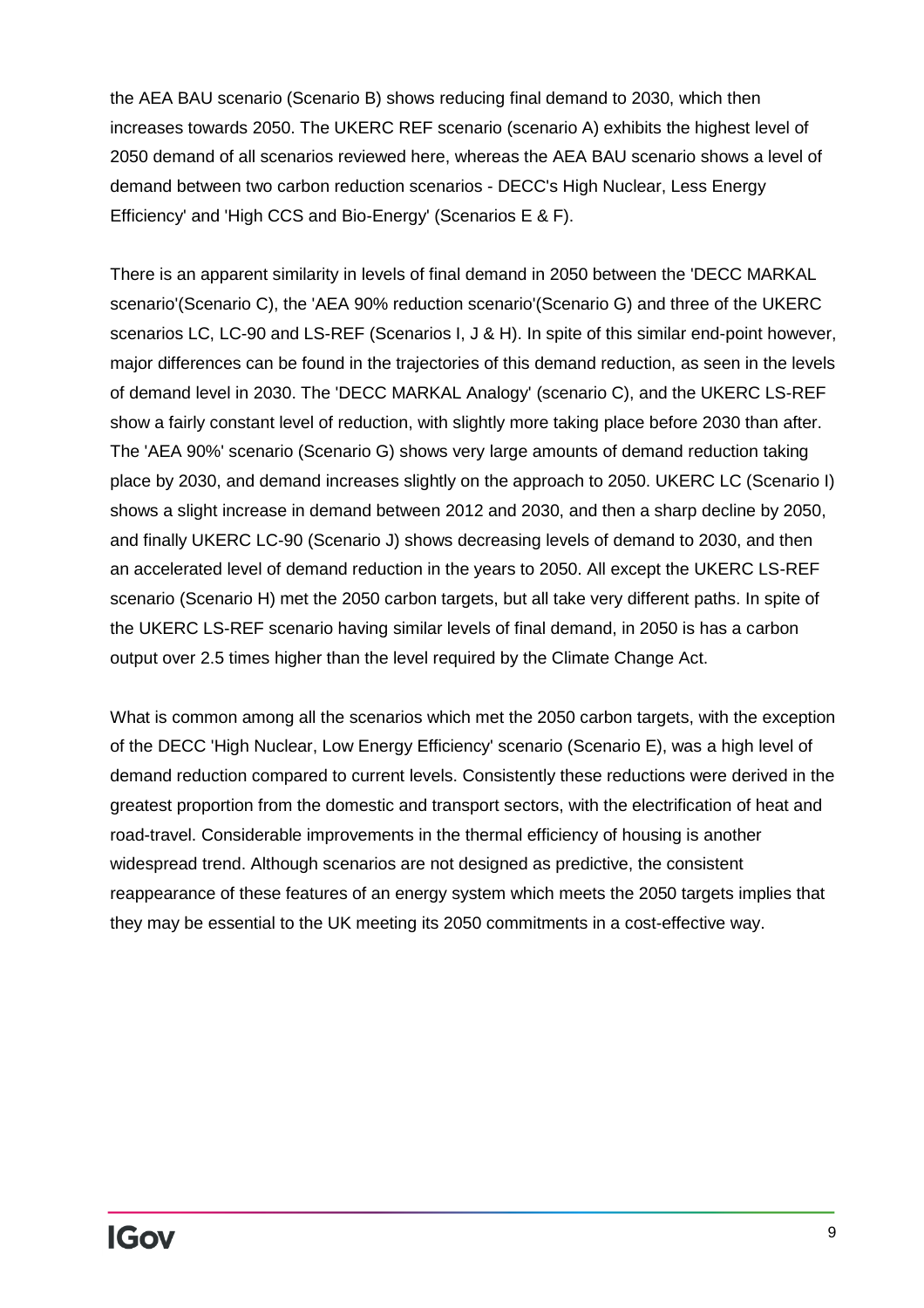<span id="page-9-0"></span>![](_page_9_Figure_0.jpeg)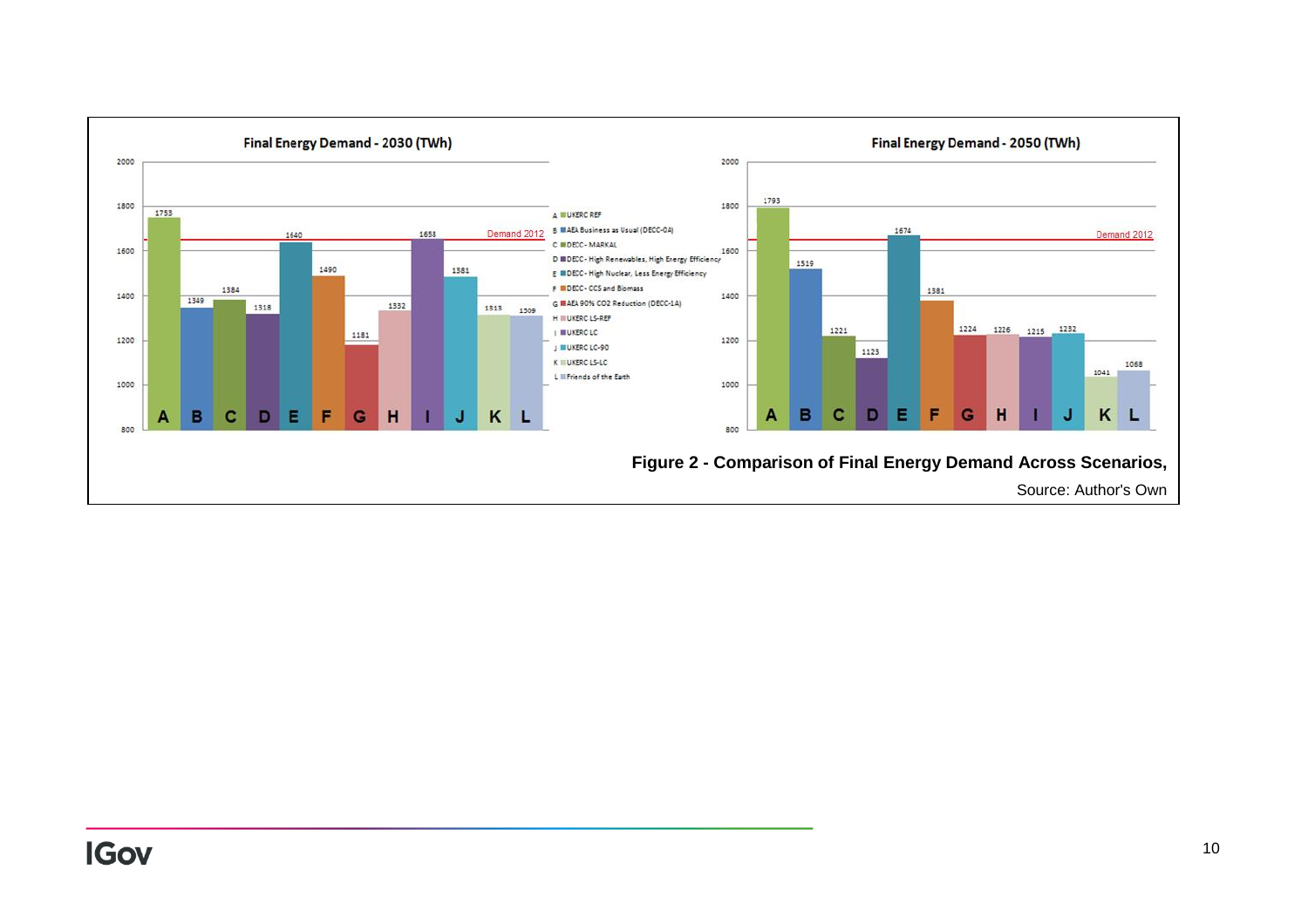# **4. Scenarios in Detail**

This section sets the individual scenarios in greater detail. Primary and final levels of energy demand are given. The difference between these is due to losses in generation, which are particularly associated with thermal electricity generation, and the traditional internal combustion engine. Losses are also associated with transmission of electricity, and conversion of biomass into consumable fuels. (For visual representation, see appendix B).

## <span id="page-10-0"></span>**4.1 DECC Scenarios**

The DECC 2050 Pathways Calculator was used to produce the DECC scenarios. It is an opensource model designed by DECC in consultation with a number of stakeholders. It allows the user to experiment with different assumptions about behaviour and technology deployment in order to view possible impacts on the path to 2050 with respect to final energy demand, primary energy supply, and progress on the 2050 GHG target. The four scenarios explored here are the central case which has been created as analogous to a MARKAL scenario, and three stresstests: 'Higher Renewables, More Energy Efficiency', 'Higher Nuclear, Less Energy Efficiency' and 'Higher CCS, More Bio-Energy'.

## <span id="page-10-1"></span>*4.1.1 'MARKAL Analogy' Scenario (Scenario C)*

![](_page_10_Figure_5.jpeg)

**2050 Energy Demand: 1221 TWh, 2020 & 2050 Carbon Targets Met**

Figure 3 shows the levels of primary and final energy demand, and the related fuels and enduses respectively. An overall reduction in both primary and final energy demand is visible, accompanied by a reduction in fossil fuel use, replaced primarily by bio-energy, other renewables, and nuclear power. The remaining fossil fuel use is predominantly in conjunction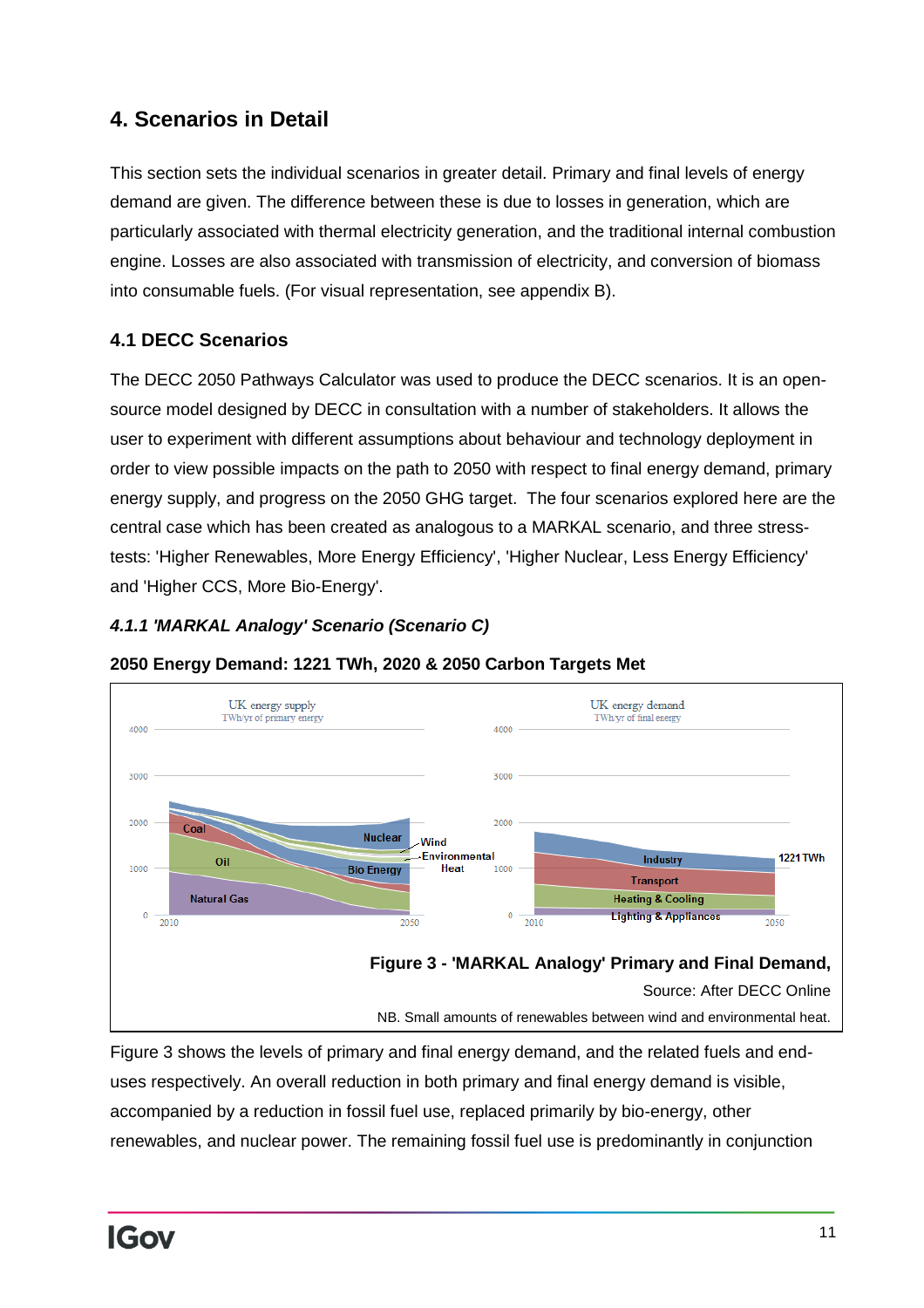with CCS. These accompany the widespread electrification of heating and transport, and an increased shift to public transport for domestic travel, and rail for freight transport.

This scenario helps to highlight the potential opportunities for different forms of demand reduction. In this scenario, energy demand from domestic lighting and appliances drops by 60%, primarily as a result of improvements in efficiency. Also, average winter home temperatures are assumed to drop to 16°C, representing a major social change which goes against current trends (DTI, 2006). This has considerable benefits for demand reduction. In this scenario, the greatest sources of demand are Transport (494 TWh) and Heating & Cooling (298 TWh).

<span id="page-11-0"></span>*4.1.2 'Higher Renewables and More Energy Efficiency' Scenario (Scenario D)*

![](_page_11_Figure_3.jpeg)

**Annual Energy Demand: 1123 TWh, 2020 & 2050 Carbon Targets Met** 

This scenario is a first stress-test of the central 'MARKAL Analogy' scenario, and is designed to be consistent with a world of high fossil prices. Nuclear and CCS play a significant role in this scenario, but both have approximately half the installed capacity than under the 'MARKAL Analogy' case, and larger volumes of a range of renewables are deployed (see figure 4). Demand in this scenario is considerably reduced on 2012, and on the 'MARKAL Analogy' case by 32% and 8% respectively. This is achieved by means of widespread electrification of heat, and improvements in lighting and appliances. Substantial improvements in domestic insulation are assumed, alongside (an arguably counterintuitive) drop in average winter in-home temperatures to 16°C. Energy demand for transport drops by 37%, facilitated by efficiency gains in international aviation and shipping, high levels of electrification of road travel, and a significant shift to public transport. Greatest levels of demand come from Transport (436 TWh) and Industry (319 TWh).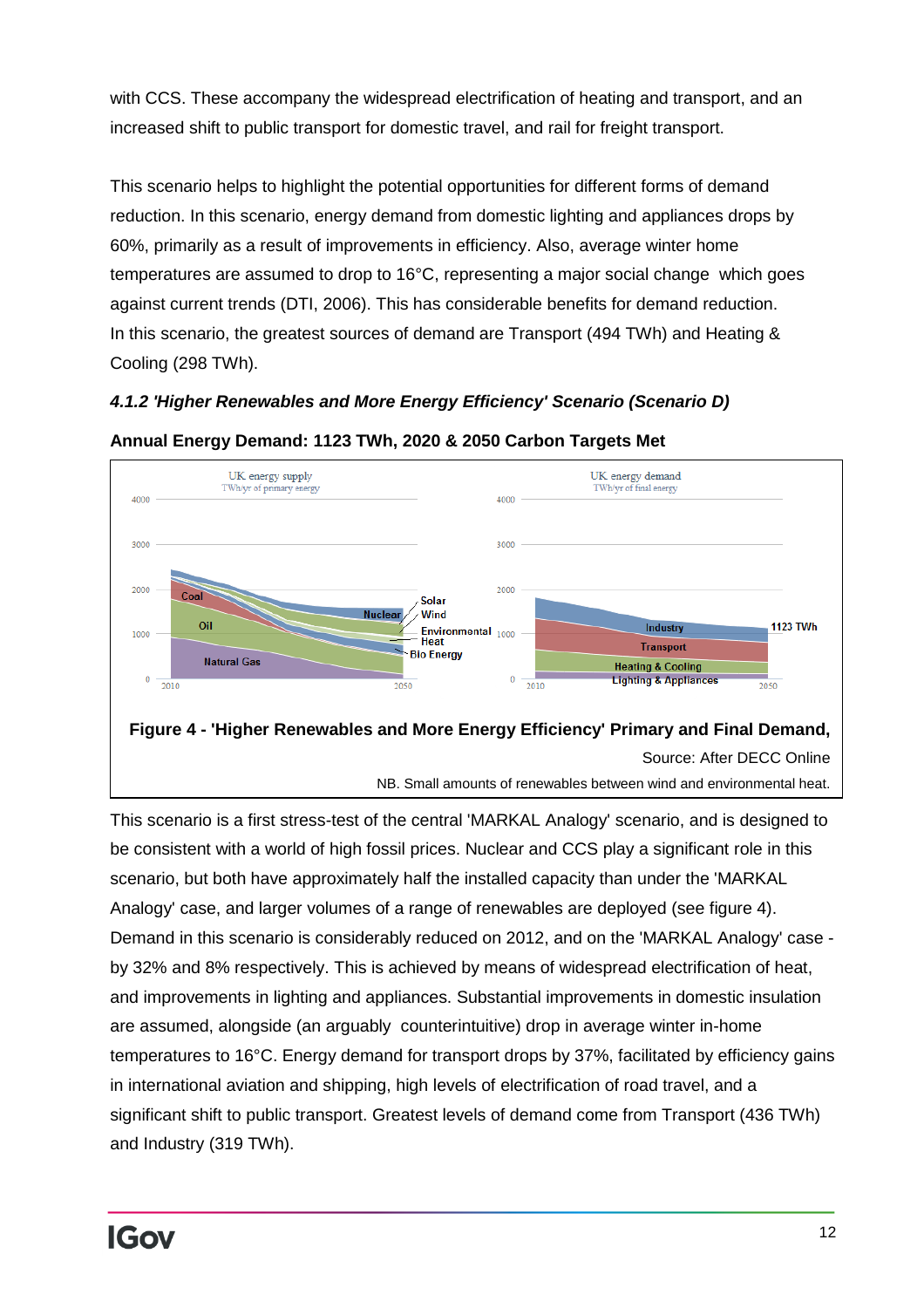#### <span id="page-12-0"></span>*4.1.3 'Higher Nuclear and Less Energy Efficiency' Scenario (Scenario E)*

![](_page_12_Figure_1.jpeg)

#### **Annual Energy Demand: 1674 TWh, 2020 Carbon Target not Met, 2050 Carbon Target Met**

# **Source: After DECC Online**

NB. Small amounts of renewables between wind and environmental heat.

This pathway is dominated by commissioning of 25 new nuclear plants. This is accompanied by comparatively small amounts of renewable generation and CCS. The majority of space and water heating is electrified through the use of heat pumps, however over 10% is met through district heating connected to thermal electricity generation. A large portion of ground transport is also electrified. High levels of domestic insulation are deployed, and average home temperatures are fairly consistent with current levels at 18°C. This scenario is the only of the four DECC scenarios to show an increase in primary energy demand (see Figure 5), with little change in final energy demand. This scenario has dramatically greater levels of both primary and final energy demand than any of the other DECC pathways. This scenario also shows the greatest difference between primary and final energy demand, owing principally to the considerable losses associated with this level of thermal plant. The only sector which shows marked decrease in energy demand is road transport, supported by deployment of hybrid, electric, and hydrogen vehicles. This scenario is the only carbon-reduction scenario reviewed here which fails to meet the 2020 commitment, with emissions 5.6% above the target. Greatest levels of demand come from Transport (527 TWh) and Industry (484 TWh).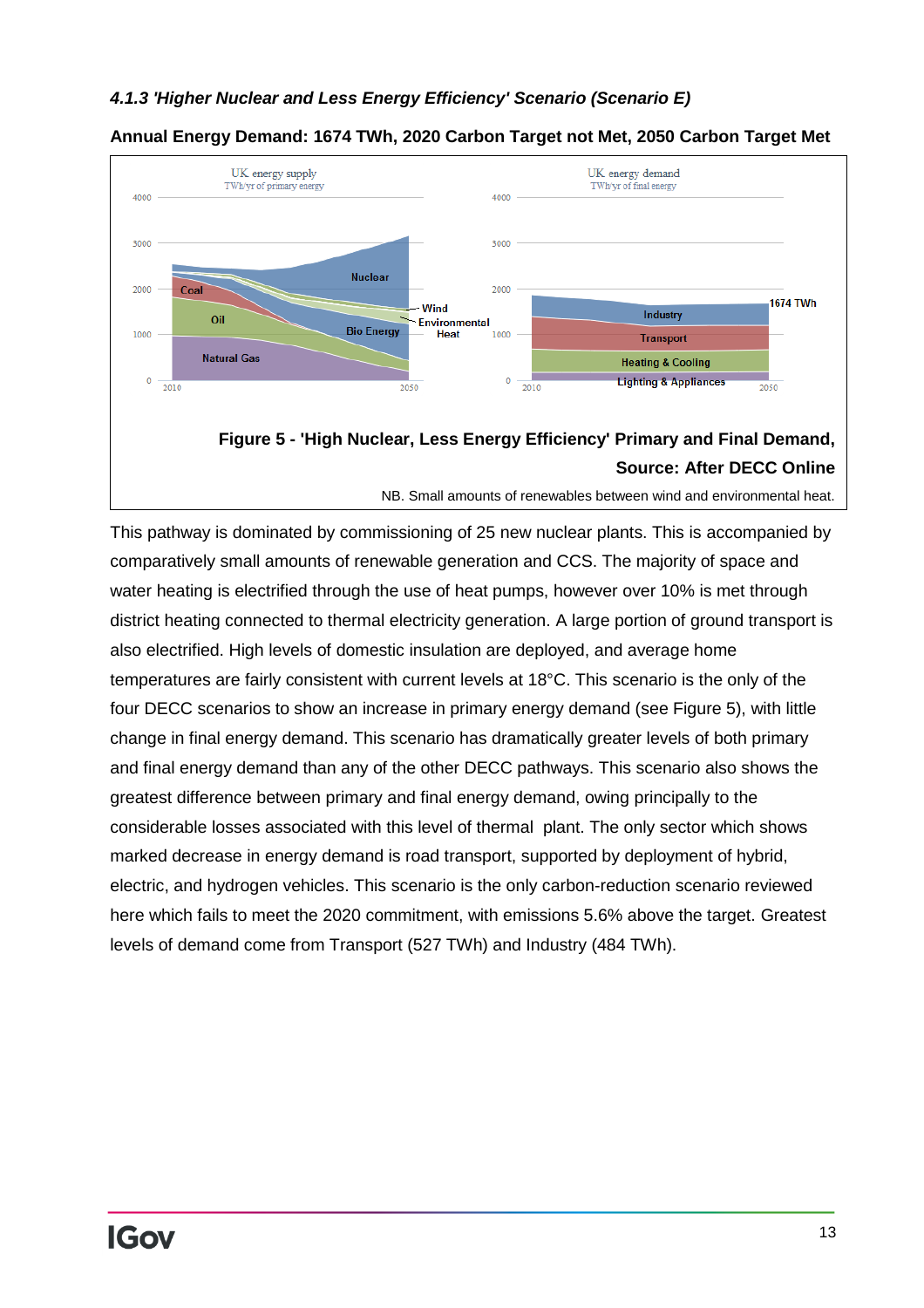#### <span id="page-13-0"></span>*4.1.4 'High CCS and Bio-Energy' Scenario (Scenario F)*

![](_page_13_Figure_1.jpeg)

#### **Annual Energy Demand: 1381 TWh, 2020 & 2050 Carbon Targets Met**

This pathway is built on the assumption of widespread successful deployment of CCS at a commercial scale, accompanied by low fossil-fuel prices going forward. It also assumes high availability of sustainable bio-energy resources. Under this scenario, some biomass generation is fitted with CCS in order to create 'negative emissions' by locking in  $CO<sub>2</sub>$  that would otherwise have remained in the atmosphere. Energy demand in this scenario is reduced compared to today, but to a lesser extent than the 'MARKAL Analogy' (Scenario C), and 'Higher Renewables and More Energy Efficiency' (Scenario D) scenarios.

Once again the end-use with greatest demand reduction under this scenario is the transport sector - particularly in road transport. In homes, there is slightly increased levels of insulation rollout compared to the 'High Nuclear, Less Energy Efficiency' scenario (Scenario E), and consumers accept slightly lower average temperatures. Energy demand for domestic lights and appliances is reduced 40% on present day levels. There is limited electrification of heat in the domestic sector, but is much higher levels in the commercial sector (80%-100%). The greatest proportion of energy demand comes from Transport (497 TWh), and Heating & Cooling (428 TWh).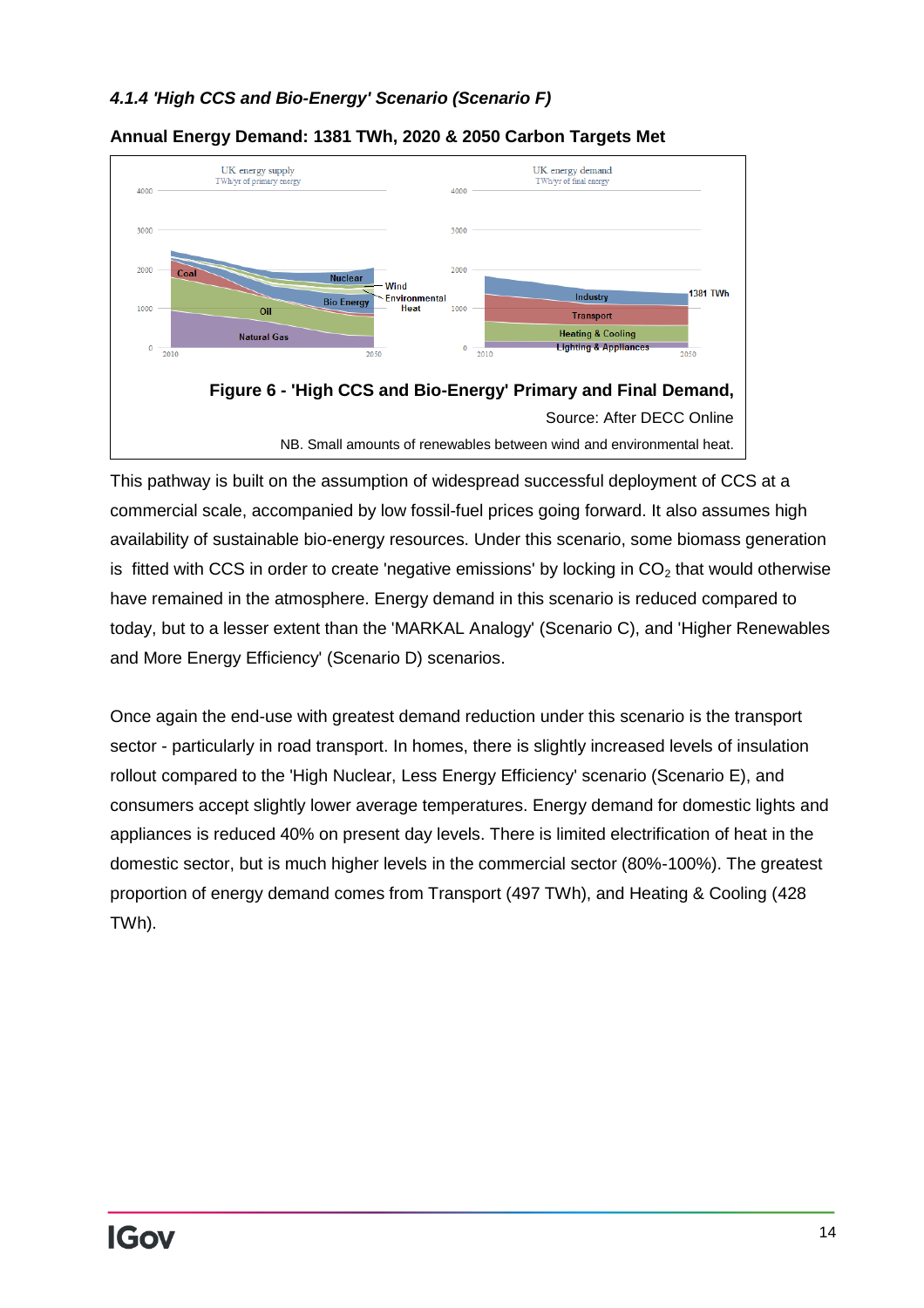## <span id="page-14-0"></span>**4.2 Friends of the Earth Scenario (Scenario L)**

![](_page_14_Figure_1.jpeg)

#### **Annual Energy Demand: 1068 TWh, 2020 & 2050 Carbon Targets Met**

Friends of the Earth (FOE) made use of the DECC 2050 Pathways Calculator to produce a scenario. This means it is bounded by the assumptions of the DECC model, as opposed to particular options that FOE particularly believes to be feasible. Its results are included here to allow direct comparisons between the other scenarios, and an overtly environmentally motivated scenario. Energy is supplied by a range of renewables, oil, and a relatively high reliance on natural gas (as compared to the four DECC scenarios), as supported by CCS. Nuclear is completely removed from the scenario.

There are dramatic improvements in domestic energy efficiency. Space heating is electrified, and very high levels of insulation rollout occur. In spite of this high level of domestic demand reduction, some of which are reliant upon dramatic behavioural shifts, unlike the 'MARKAL Analogy' and 'High Renewables, High Energy Efficiency' scenarios (Scenarios C & D) this scenario does not rely on consumers reducing home temperatures to 16°C (comparable to 1990 levels), instead basing assumptions on an average in-home temperature of 17°C, half a degree below 2007 levels. Transport efficiency is also dramatically improved, in common with the other scenarios reviewed thus far land-based transport is decarbonised by means of electrification, and there is also a significant move towards public transport. Aviation experiences an 85% increase in passenger numbers but with only a 5% increase in fuel-use, and overall shipping emissions are reduced by 46%. Greatest sources of demand are heating & cooling (326 TWh) and industry (318 TWh). Overall demand is considerably lower than today's levels, and lower even than the lowest demand DECC scenario 'High Renewables, High Energy Efficiency' (Scenario D).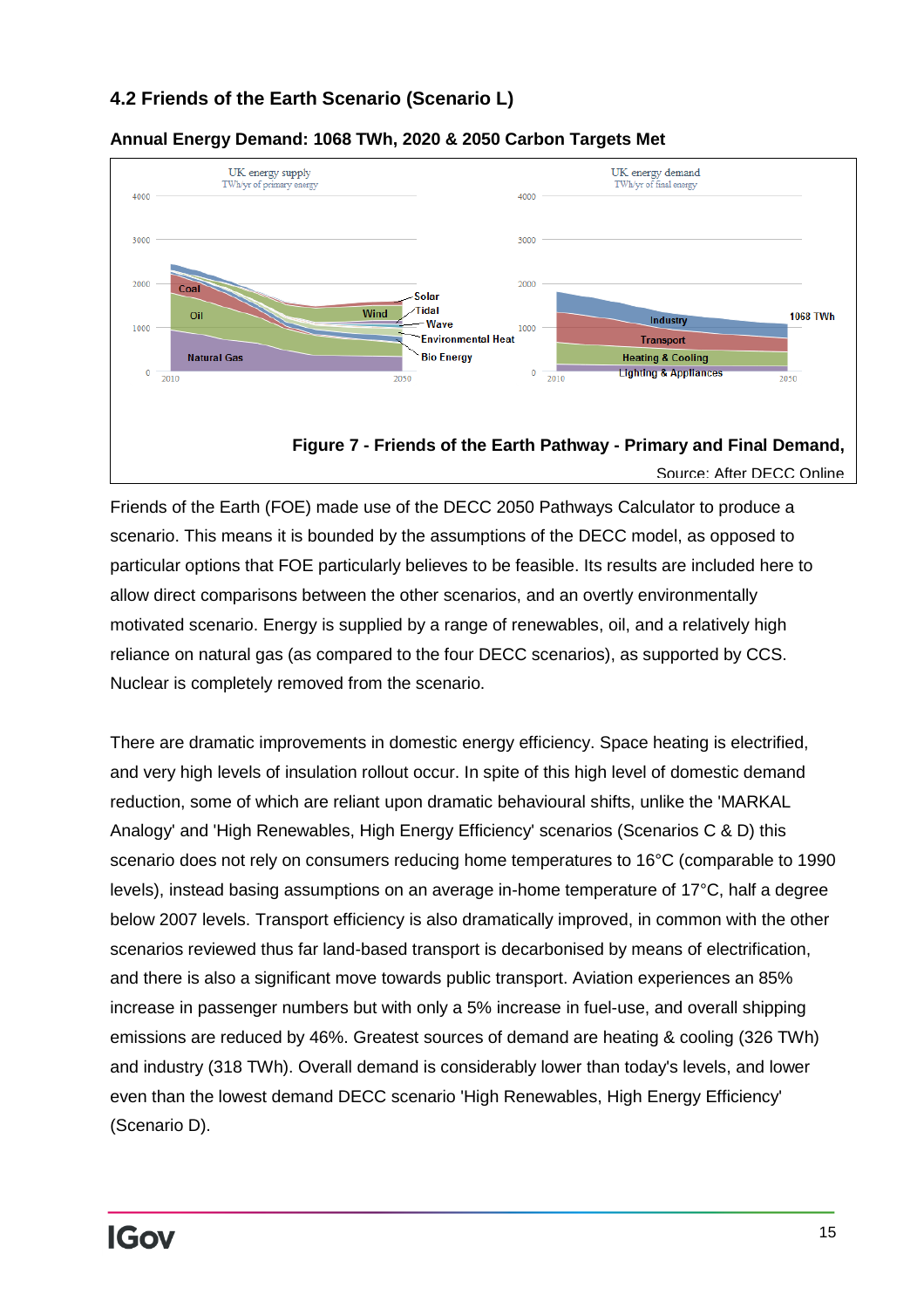## <span id="page-15-0"></span>**4.3 AEA Scenarios**

AEA has produced a number of scenarios as supporting evidence for the fourth carbon budget. These scenarios are based on the MARKAL model, and were formulated with consultation of a number of stakeholders (AEA, 2011a). The scenarios were produced in sets, with a central theme underlying the scenario, and then different permutations for levels of service demand and fossil-fuel price. Two AEA scenario runs are reviewed here.

## <span id="page-15-1"></span>*4.3.1 AEA Business-As-Usual (Scenario B)*

![](_page_15_Figure_3.jpeg)

**Total Energy Demand (DECC-0A): 1519 TWh, 2020 & 2050 Carbon Targets Not Met**

Five 'Business-As-Usual' (BAU) cases are offered under differing levels of service demand and fossil-fuel price. Unlike the DECC scenarios, the AEA BAU cases are not designed to meet the UK carbon commitments under the Climate Change Act, for this reason they will not be explored in detail here. They are included as a comparator for level of demand in a scenario not bounded by carbon commitments. The underlying assumption of the BAU cases are the following of the carbon plan until 2020, after which time the carbon constraints are removed and the model is free to create a least-cost pathway. Figure 8 shows that changes in service demand can have a marked impact on level of final demand. However it is not possible to draw general lessons around the relative effects of changes in service demand or fossil fuel prices because the degree of change of each are not given. A lack of detail in the AEA publications means it is not possible to explore drivers for levels of demand. The central service demand, central fossil-fuel price case (DECC-0A) will be used for comparison.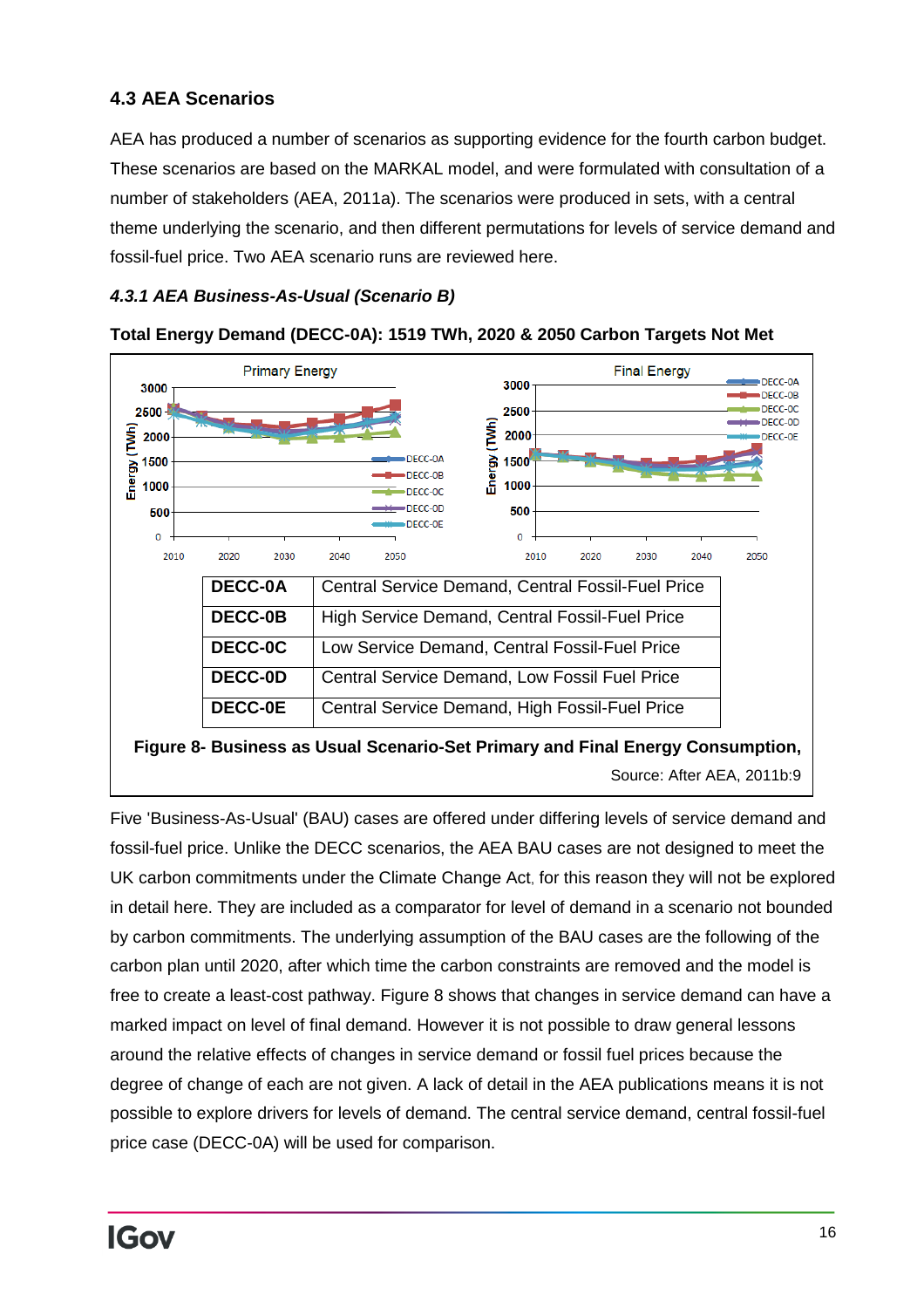#### <span id="page-16-0"></span>*4.3.2 AEA 90% Reduction (Scenario G)*

![](_page_16_Figure_1.jpeg)

#### **2050 Energy Demand: 1224 TWh, 2020 & 2050 Carbon Targets Met**

Source: AEA, 2011b:22&25

<span id="page-16-1"></span>AEA also produced a range of scenarios making carbon reductions, which (as above) varied by future level of service demand and fossil fuel prices. This paper will make use of the central case for both. The AEA 90% scenario is based on the assumption that the energy sector will have to decrease its GHG output by 90% to compensate for other sectors that may have difficulty meeting the 80% requirement for reduction. This scenario is based upon considerable increased use of nuclear power and biomass. Coal is co-fired with biomass and CCS is deployed. In this scenario, residential energy demand drops considerably, this is partially due to reduced service demand, and increased use of heat pumps and solar water heaters. In transport there is a steep reduction in final energy demand, this is driven by a shift to a mixed fleet of electric, fuel-cell and traditional hybrid vehicles. Neither industry nor the services sector make substantial reduction in demand, although there is some fuel switching in the service sector, and deployment of CCS in the industrial sector to support decarbonisation. Greatest sources of final demand are industry (472TWh) and transport (292 TWh).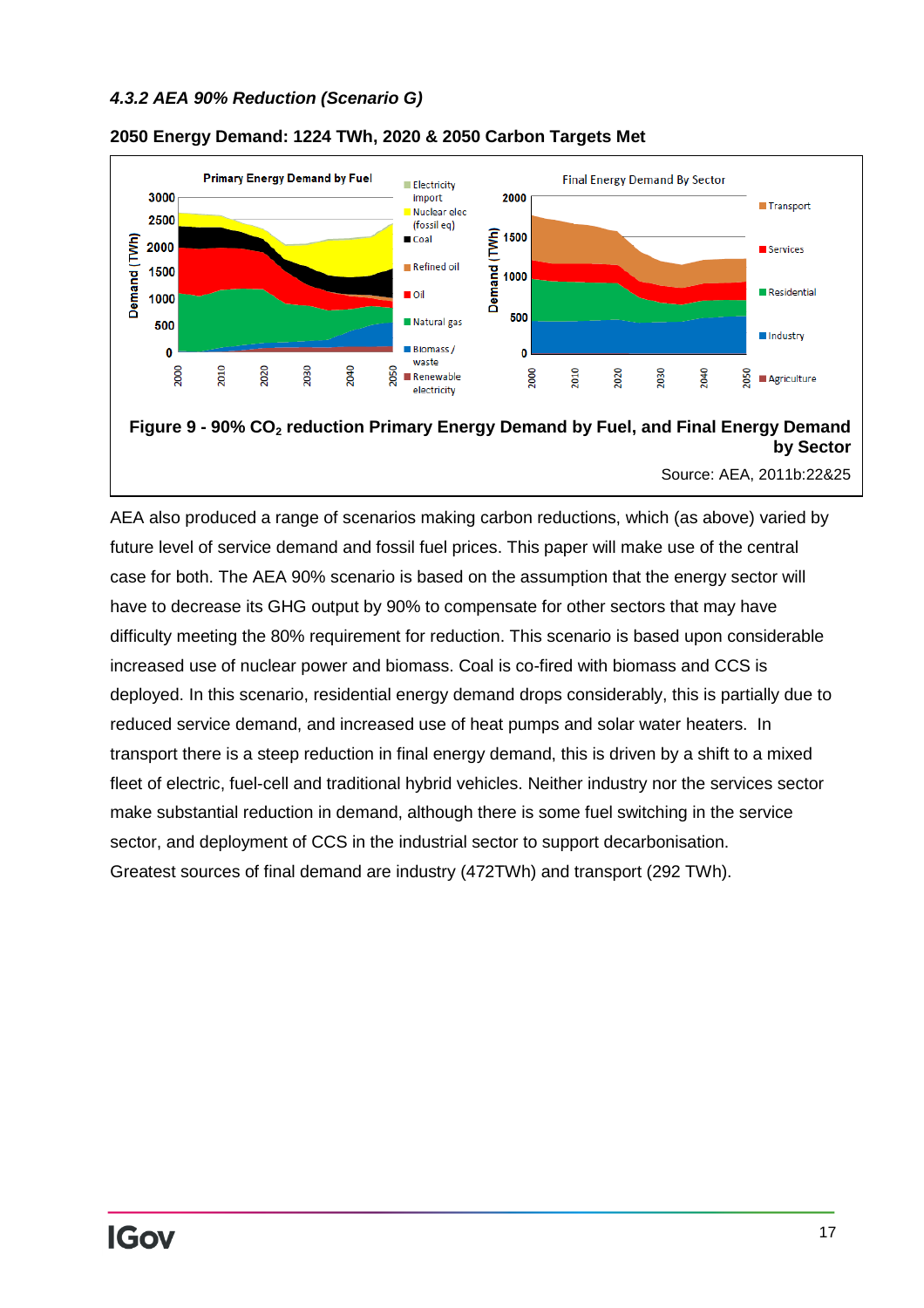## **4.4 UKERC Scenarios**

The UK Energy Research Centre (UKERC) undertook a MARKAL-based investigation involving the generation of thirty-one 2050 scenarios, under differing carbon and cost constraints, three of which are examined here, and a further two below.

#### <span id="page-17-0"></span>*4.4.1 UKERC REF (Scenario A)*

![](_page_17_Figure_3.jpeg)

**2050 energy demand: 1793 TWh, 2020 & 2050 Carbon Targets Not Met**

This scenario is not designed to meet the 2050 carbon targets. It represents a least-cost pathway, free from carbon constraints, with existing policies such as the Renewable Obligation included, but not replaced on their expiry. This is similar to the AEA BAU scenario (scenario B), and is again included as a comparator. This scenario shows gradually increasing demand to 2050, almost completely due to increased final energy demand in the transport sector increasing 13% from 2010 to 2050. This, along with increased demand from agriculture and industry, serves to outweigh drops in demand from the residential and service sectors. Agriculture shows the greatest percentage increase of 25% between 2010 and 2050, but owing to its minimal contribution to total demand, contributes considerably less to the overall trend for growth in demand. Greatest sources of demand are the transport (592 TWh) and Residential (533 TWh) sectors.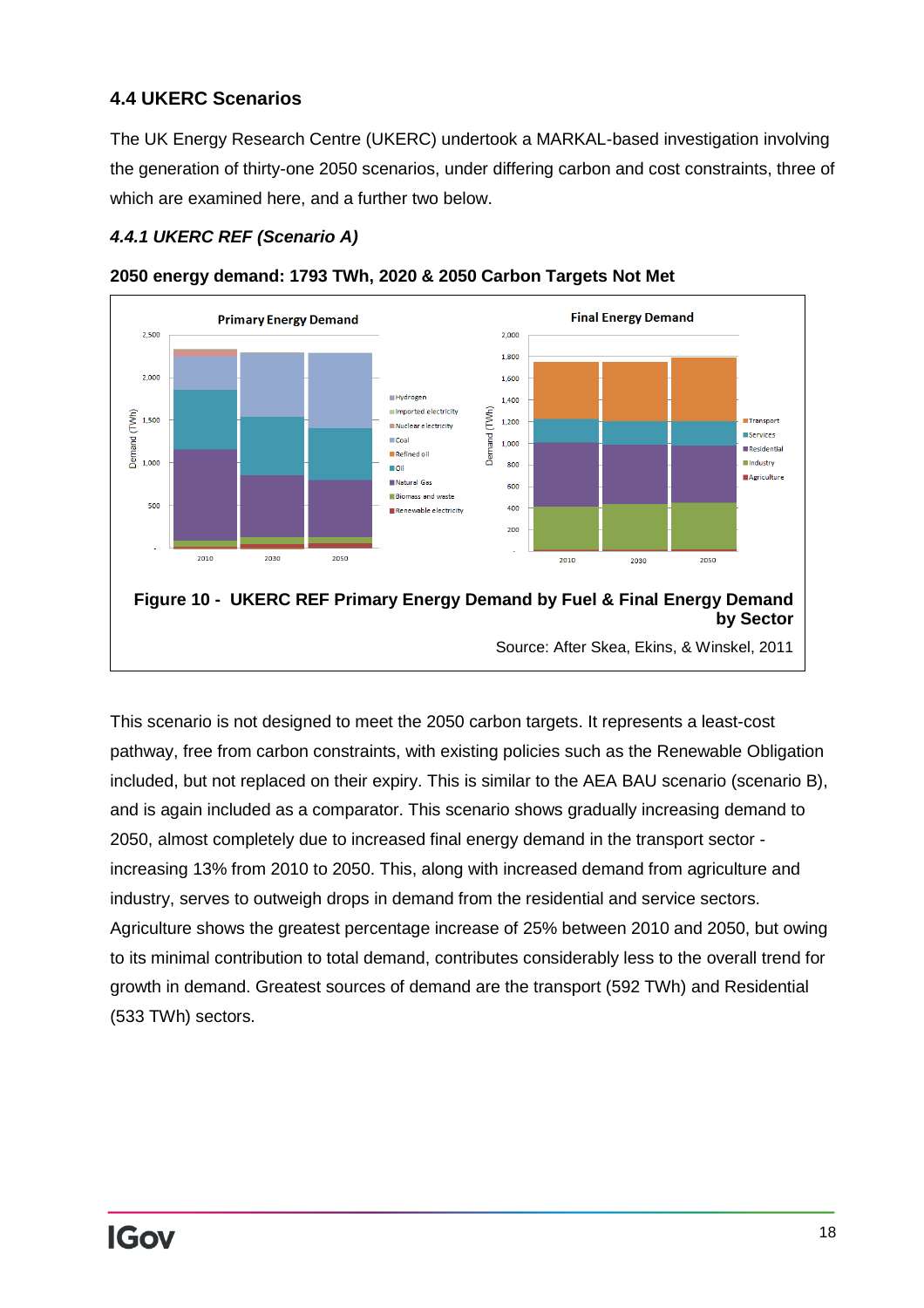#### <span id="page-18-0"></span>*4.4.2 UKERC LC (Scenario I)*

![](_page_18_Figure_1.jpeg)

#### **2050 Demand 1215 TWh, 2020 & 2050 Carbon Targets Met**

This scenario is based on all sectors of the economy achieving an 80% GHG emission reduction by 2050. In this scenario, there are considerable reductions in both primary and final energy demand, both on current levels, and in comparison to the UKERC REF scenario (Scenario A). Both coal with CCS, and biomass provide a substantial amount of energy, there is also increased deployment of nuclear power.

All sectors show reductions in final energy demand, the greatest of which is in the residential sector (reduction of 57%). This is facilitated by an increased level of efficiency among domestic appliances, dramatic improvements in the thermal efficiency of the housing stock, and an increased level of electrification of domestic space and water heating. High-efficiency gas boilers do continue to play a role however. Domestic efficiency improvements are supported by a reduced level of service demand. Decarbonisation of the transport sector is achieved by means of deployment of a range of technologies including hybrids, plug-in vehicles, bio-fuels and fuel-cell vehicles.

<span id="page-18-1"></span>The majority of demand in 2050 is centred in the transport (420TWh) and Industry (355TWh) sectors.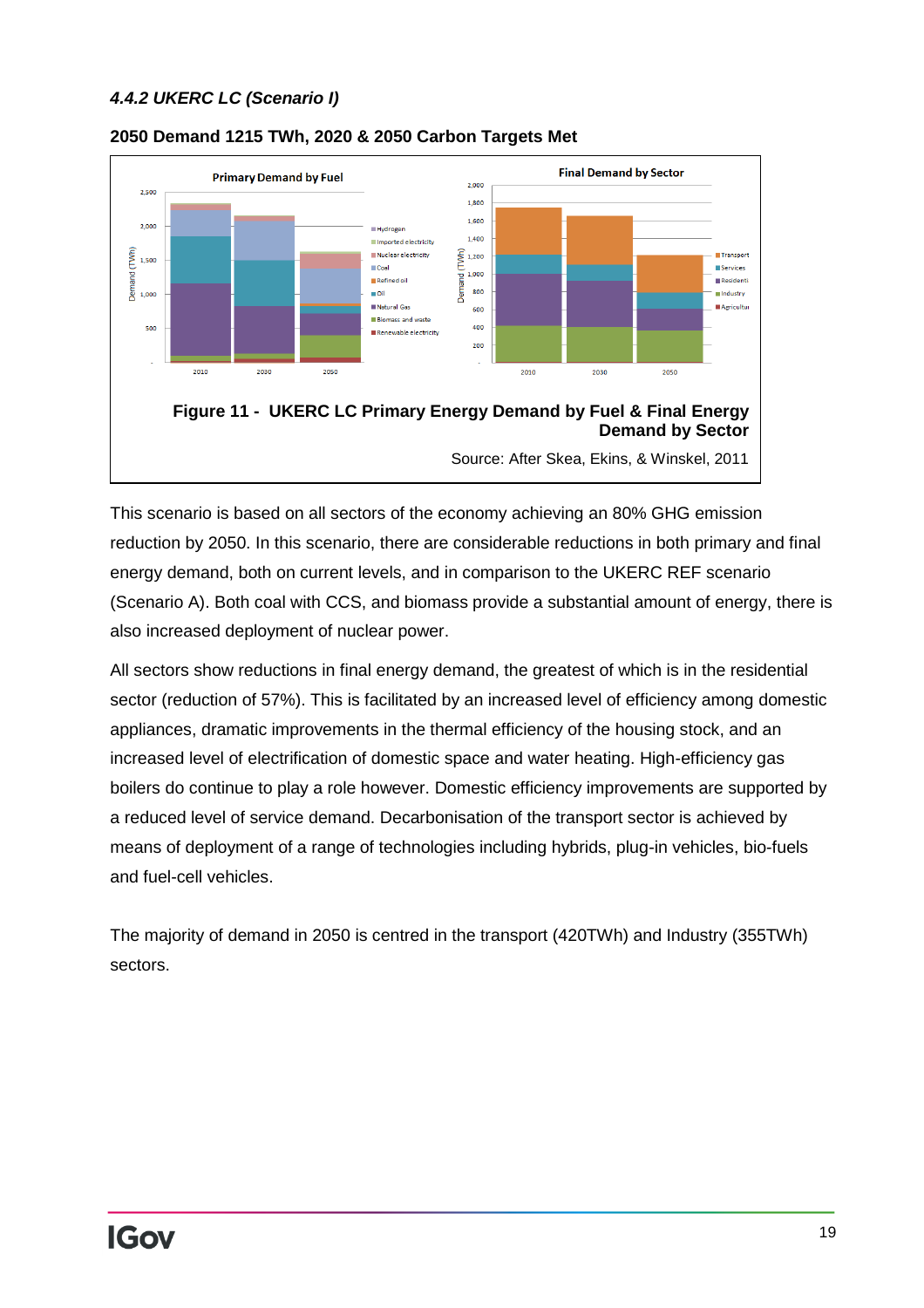#### *4.4.3 UKERC LC-90 (Scenario J)*

![](_page_19_Figure_1.jpeg)

#### **2050 Demand 1232 TWh, 2020 & 2050 Carbon Targets Met**

The LC-90 scenario, as with the AEA 90% reduction scenario (scenario G), is based on the premise that the energy system must offer a higher level of decarbonisation than other areas of the economy, therefore assuming the energy system reduces carbon output by 90%. This scenario features very high consumption of biomass, renewable electricity, and nuclear power. There is a considerably reduced role for coal compared to the UKERC LC scenario (scenario I) because CCS is suggested to capture only approximately 90% of emissions, making it too carbon intensive to achieve a 90% carbon reduction.

Demand is considerably decreased on present day levels, however is slightly higher than in the UKERC LC scenario (Scenario I) because some efficiency is lost in securing the additional levels of carbon reduction, however demand reduction is still present in all sectors. The greatest level of demand reduction is, as in the LC scenario, in the residential sector (reduction of 60%) based on considerably increased housing efficiency, electrification of space and water heating, and reduced service demand. The service sector makes considerable use of biomass heating to support an overall sector carbon reduction of 94%. There is a lower level of plug-in or hybrid vehicle use, in favour of liquid bio-fuels. Total final demand in this scenario is very similar to that of the AEA 90% reduction scenario (scenario G) - 1224TWh. Highest levels of demand come from transport (451TWh) and Industry (336TWh).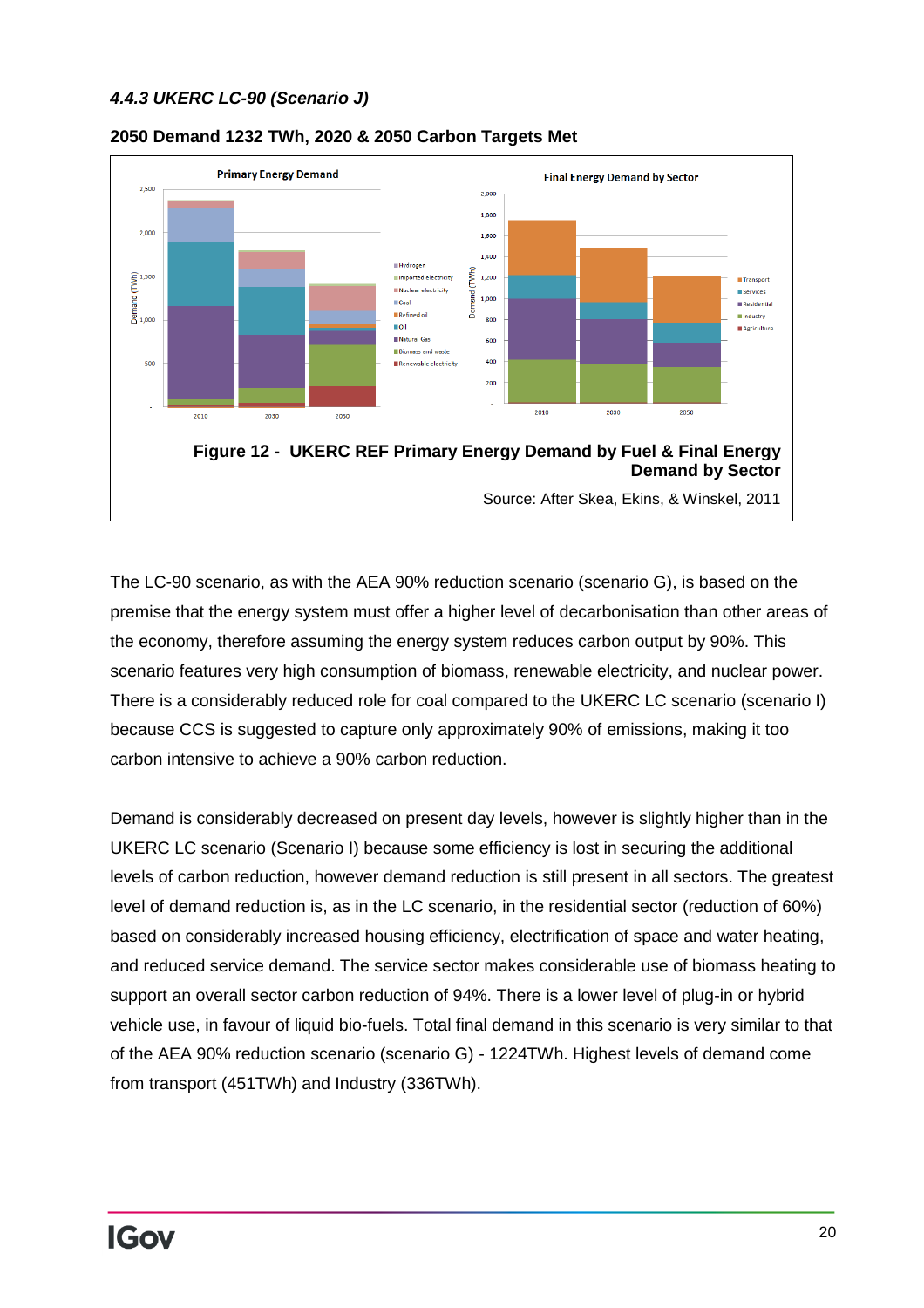#### <span id="page-20-0"></span>*4.4.4 UKERC LS-REF (Scenario H)*

![](_page_20_Figure_1.jpeg)

#### **2050 Demand: 1226 TWh, 2020 Carbon Target Met, 2050 Carbon Target Not Met**

Alongside the above-examined UKERC scenarios, the UKERC Energy 2050 project included modelling the potential for energy and carbon reductions brought about by changes in consumer lifestyles. Assumptions around behaviour are unavoidable, and different modellers consider such variables more or less explicitly. The UKERC Lifestyle and Energy Consumption scenarios (LS REF & LS LC) specifically examine the effect of behaviour; based around the assumption that individuals' decisions are not solely made on the basis of economic rationale, but are also a product of a number of factors such as social norms, values, beliefs, fashions, and identity.

The LS-REF scenario mimics the above-discussed REF scenario, in that it does not have any carbon output restrictions, however this scenario includes dramatic changes in lifestyles. It is clear that by 2050, such lifestyle changes could lead to a demand reduction not dissimilar to that following the imposition of carbon targets alone. Overall final demand in 2050 in this scenario is 1226TWh, this compares to the UKERC LC scenario (Scenario I) where an 80% carbon reduction was imposed 2050 leading demand to drop to 1215 TWh. The relative primary energy mix of this scenario is not dissimilar to the UKERC REF scenario (Scenario A), except that the scale of the system is much smaller, owing to the smaller final demand brought on by behavioural change.

Most notably, there are considerable reductions in levels of final demand in the residential and transport sectors. Transport becomes more focussed on quality of journey, and expectation for greater accessibility of amenities - i.e. that more amenities should be within walking distance of

![](_page_20_Picture_6.jpeg)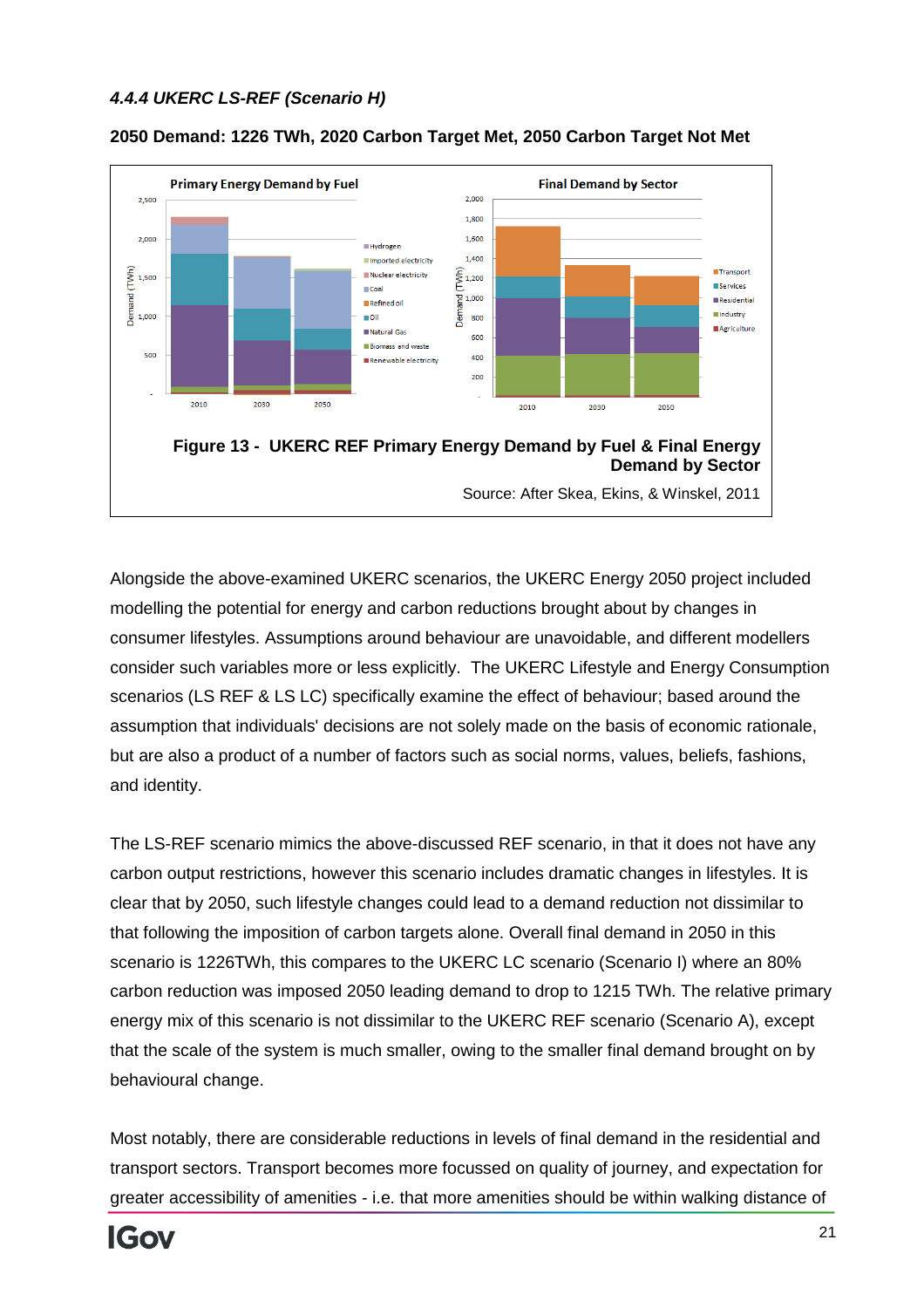settlements, facilitating less reliance on transport. Also social pressures drive people away from large vehicles, encourage more shared transport, and efficient driving habits.

In the residential sector there is increasing awareness of, and demand for, low-energy technologies. This is accompanied by reducing levels of service demand owed to increased energy-literacy, higher prices, and improved access to real-time information. These allow proenvironmental attitudes to be reflected in behaviour. Social norms drive increasing environmental performance, conspicuous consumption of energy becomes socially unacceptable, and a social expectation of high levels of building insulation become widespread. In spite of levels of demand reduction, similar to that of the UKERC LC scenario, carbon output in this scenario is over 2.5 times the level required to meet the commitments in the Climate Change Act.

Under this scenario, the greatest sources of demand are industry (427 TWh) and transport (296 TWh).

## <span id="page-21-0"></span>*4.4.5 UKERC LS-LC (Scenarios K)*

![](_page_21_Figure_4.jpeg)

#### **2050 Demand: 1042 TWh, 2020 & 2050 Carbon Targets Met**

The LS-LC scenario combines the social trend changes in the LS-REF scenario (scenario H), with the carbon restrictions of the LC scenario (Scenario I). This leads demand levels to fall even further than under the LS-REF scenario, as supported now by a decarbonised energy supply, based primarily on CCS-backed fossil fuels. Demand is approximately 40% lower than both the UKERC REF Scenario (Scenario A) and present day levels, resulting in the lowest level of overall demand in 2050 of all scenarios reviewed here. Under this scenario, the same sectors are responsible for the greatest proportion of demand as under the LS-REF scenario (Scenario H), however at lower levels - industry (359 TWh) and transport (256 TWh).

![](_page_21_Picture_7.jpeg)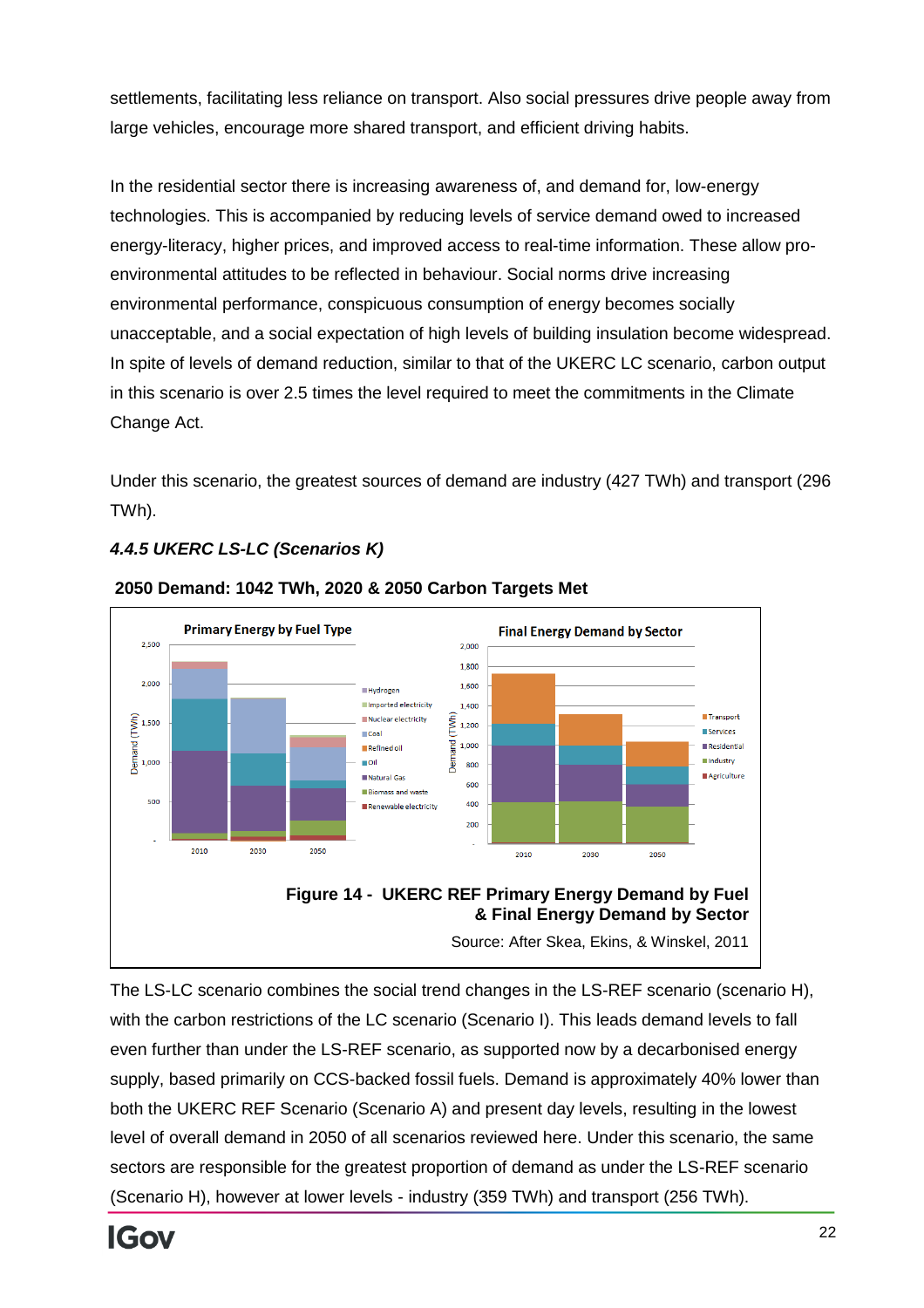# <span id="page-22-0"></span>**5. Demand Reduction & The Trilemma**

## <span id="page-22-1"></span>**5.1 Sustainability**

Scenarios do not offer outputs of wider considerations of sustainability beyond carbon output. 'The results of the scenario analysis add weight to the idea that demand reduction can be supportive of decarbonisation. This is not a *certain* relationship, as demonstrated in the UKERC LS-REF scenario which showed low levels of demand, but high levels of carbon output. However the reliance of demand reduction in all bar one of the scenarios which met the 2050 targets (the exception being the DECC 'High Nuclear, Less energy Efficiency' scenario) does demonstrate the synergistic nature if reductions in carbon, and reductions in final demand.

## <span id="page-22-2"></span>**5.2 Affordability**

It is important to make the distinction between overall system cost, and affordability. If a system is low-cost, but the costs that do exist fall on those least able to bear them, a system may be said to be unaffordable. Scenarios do not examine how costs should best be spread across society, and this will form a major part of future work. However, some scenarios offer information on total system costs, the minimisation of which is conducive to creating a more affordable system. Therefore, analysis of lessons in affordability will here be limited to that of total system cost.

The majority of the scenarios examined here were published with cost outputs, set out as either average system costs per capita over time, total system costs each year, or economic welfare loss. Owing to differences in economic assumptions, and publications of results, it is not possible to make direct cost comparisons between scenarios produced by different stakeholders. However, the range of scenarios that were produced using the DECC 2050 calculator allows some analysis of the connections between scenario choices, levels of demand, and annual system cost. In spite of the broad range of scenarios, they are not all representative of all those examined in this study. For example, although the MARKAL Analogy scenario (scenario C) does have a very similar final level of demand to the other MARKAL produced scenarios, as set out above, the trajectory to that level of demand differs from the MARKAL scenarios. This trajectory of reduction will inevitably affect the overall cost of transition. In spite of this, the analysis of costs here allows insight into the relationship between overall demand, and overall cost<sup>5</sup>.

 $5$  It is worth noting that technology development and deployment costs vary enormously in the literature, however analysis of this area lies outside the bounds of this paper. For full details of the cost assumptions made by the DECC 2050 Calculator, see [https://www.gov.uk/2050-pathways-analysis.](https://www.gov.uk/2050-pathways-analysis)

![](_page_22_Picture_7.jpeg)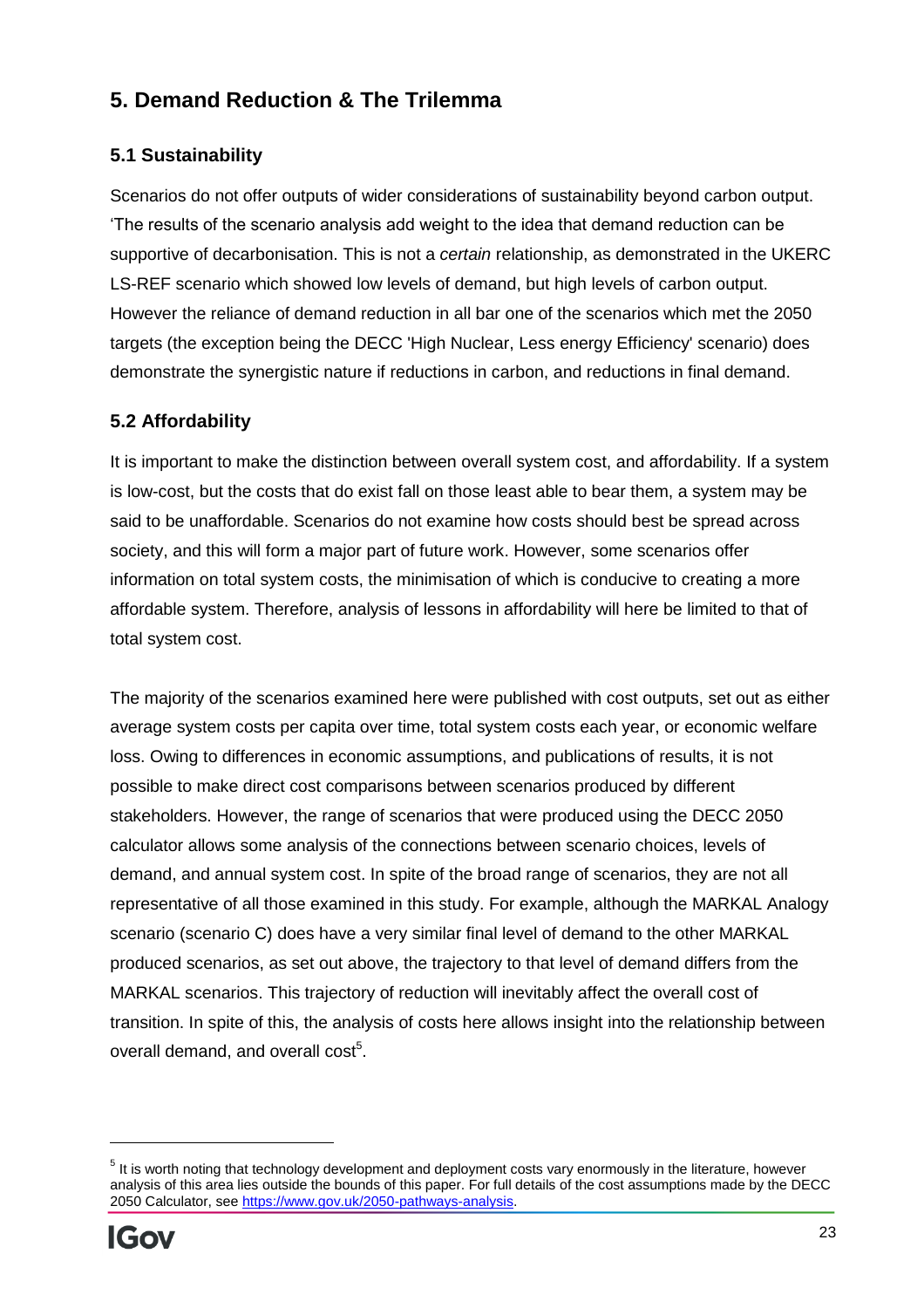![](_page_23_Figure_0.jpeg)

Figure 15 shows the annual total system costs over time of the various scenarios constructed using the DECC 2050 pathways calculator. This paper argues that constructing a smaller overall system (i.e. one supporting a lower level of final demand) is conducive to creating a lower long-term system cost. However, the FOE scenario (Scenario L) exhibits both the lowest demand, and the highest cost, whereas the DECC 'High Renewables, High Efficiency' scenario (Scenario D) exhibits both the second-highest level of demand reduction (of the 2050 Calculator scenarios) and the second-lowest cost. This may be explained however by the greater levels of carbon reduction achieved by the FOE scenario; where the four DECC scenarios all achieve a carbon reduction of 80%-82%, the FOE scenario achieves a 96% reduction, suggesting that the additional cost yields additional environmental value. Evidently the relationship between demand and cost is complex.

In order to achieve some clarity around the relationship between cost and demand, 3 hybrid scenarios have been created (figures 16-18). These combine the supply-side measures from three of the DECC scenarios ('High Nuclear, Less Energy Efficiency', 'CCS with Bio-Energy', and 'MARKAL Analogy') with the demand-side measures from the DECC 'High Renewables and Energy Efficiency' scenario - the DECC pathway with the lowest level of demand. The cost curves of these 'hybrid scenarios' were then plotted.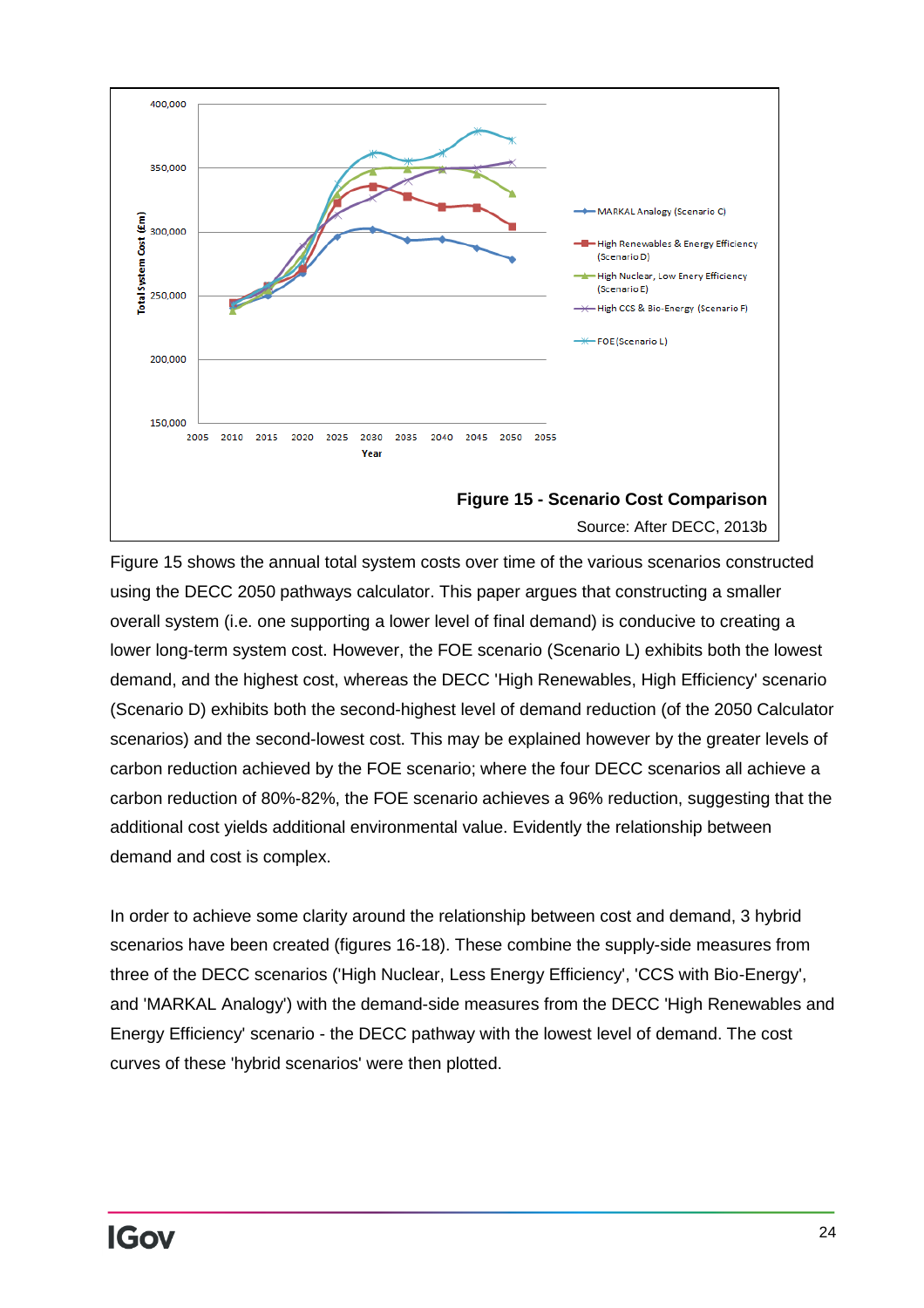![](_page_24_Figure_0.jpeg)

Source: After DECC, 2013b

Figure 16 shows a hybrid scenario, combining the supply-side options of the DECC 'MARKAL Analogy' scenario (Scenario C), and the demand-side options of the DECC 'High Renewables, High Energy Efficiency' scenario (Scenario D). It is evident that the low demand-measures add additional cost to the scenario over this time period, most significantly in the medium term, the majority of which is associated with transition of the transport sector. The MARKAL scenario selects for a higher-carbon road transport fleet, with just under half of all vehicles being zeroemissions, of which all are plug-in electric. This is in contrast to the higher efficiency scenario where all vehicles are zero-emissions, and the car fleet is an 80:20 split between electric and fuel-cell vehicles.

What is not clear however, is how the cost-curves develop post-2050. It is possible (although far from guaranteed) that system cost would fall below the counterfactual of the original 'MARKAL Analogy' scenario post-2050. It is worth noting however, that this scenario produces an 87% reduction in  $CO<sub>2</sub>$  output by 2050 (as opposed to the MARKAL Analogy 82% reduction), which adds additional social value which is not captured here. It is perhaps unsurprising that the addition of lower demand measures does not bring additional financial value to the MARKAL Analogy scenario, owing to MARKAL being designed as a cost optimisation model. This means that any alternative pathway that could reduce the system cost, whilst still meeting the carbon constraints, would have been selected for in the original MARKAL model run.

Additional clarity is given from two more hybrid scenarios. The demand-side measures of the 'High Renewables, High Energy Efficiency' scenario (Scenario D) were combined with the supply-side measures of 'Higher CCS & Bio-Energy' (Scenario F) (See Figure 17), and also with the supply-side measures of 'Higher Nuclear, Less Energy Efficiency' (scenario E) (See Figure 18).

![](_page_24_Picture_5.jpeg)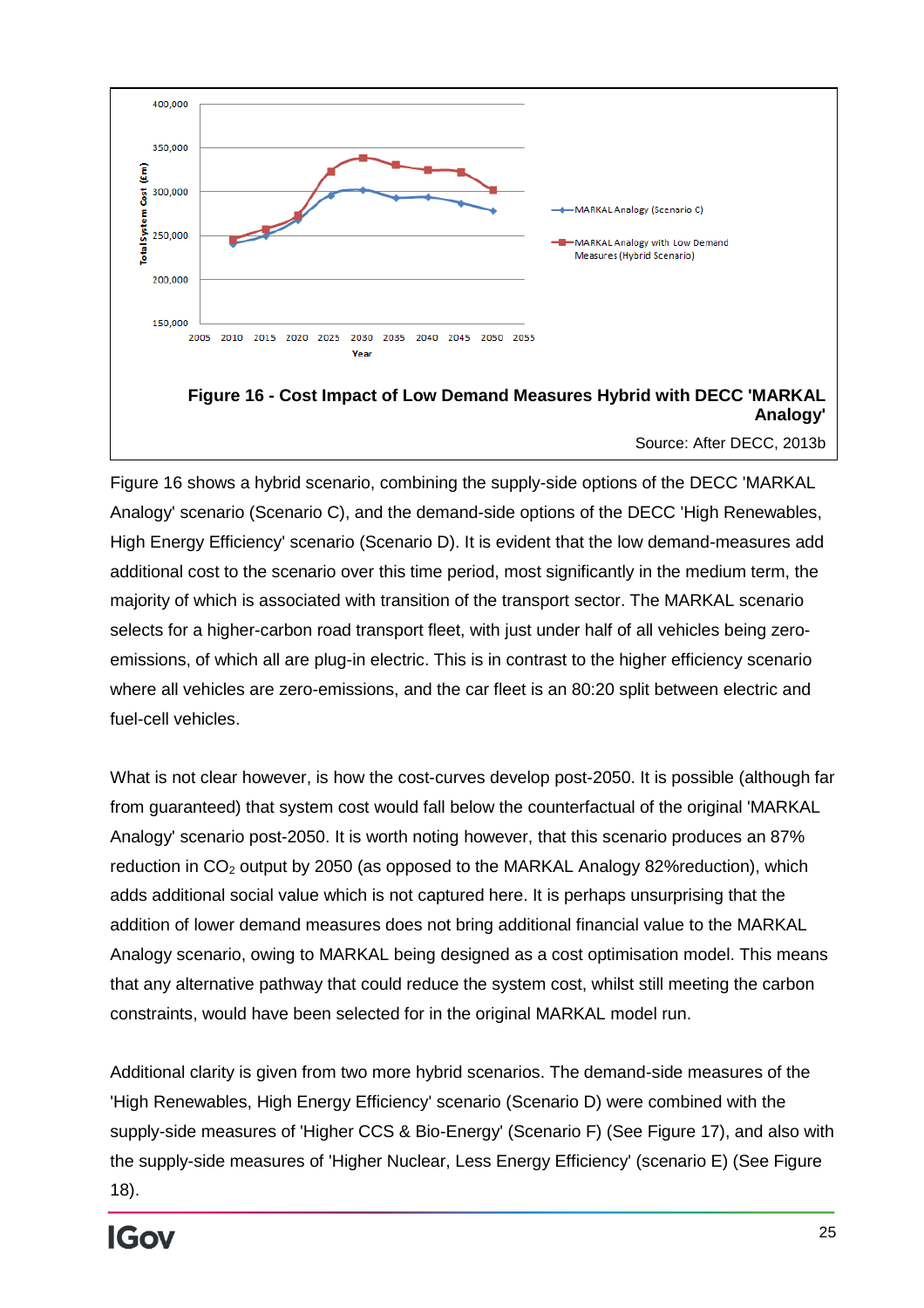![](_page_25_Figure_0.jpeg)

It is evident that both of these lower demand, 'hybrid' scenarios (Figures 17 & 18) offer lower long-term total system costs than their unaltered equivalents. In the case of the hybrid 'High Nuclear' scenario (Figure 18), the demand-reduction pathway becomes lower cost very early on. In addition to the cost benefits of demand reduction to the High CCS and Bio-Energy scenario (Scenario F), the pathway also yields increased  $CO<sub>2</sub>$  reductions of 87%. It is clear from these three scenarios that demand reduction can offer significant system cost benefits, however there is likely to be a cost-optimal level of demand reduction.

The significant cost benefits of demand reduction are also apparent from the results of the various MARKAL models. MARKAL is a cost-optimising model, and although the various runs of the model give different trajectories to 2050, they converge on a very similar level of demand in the order of 30% lower than today's level.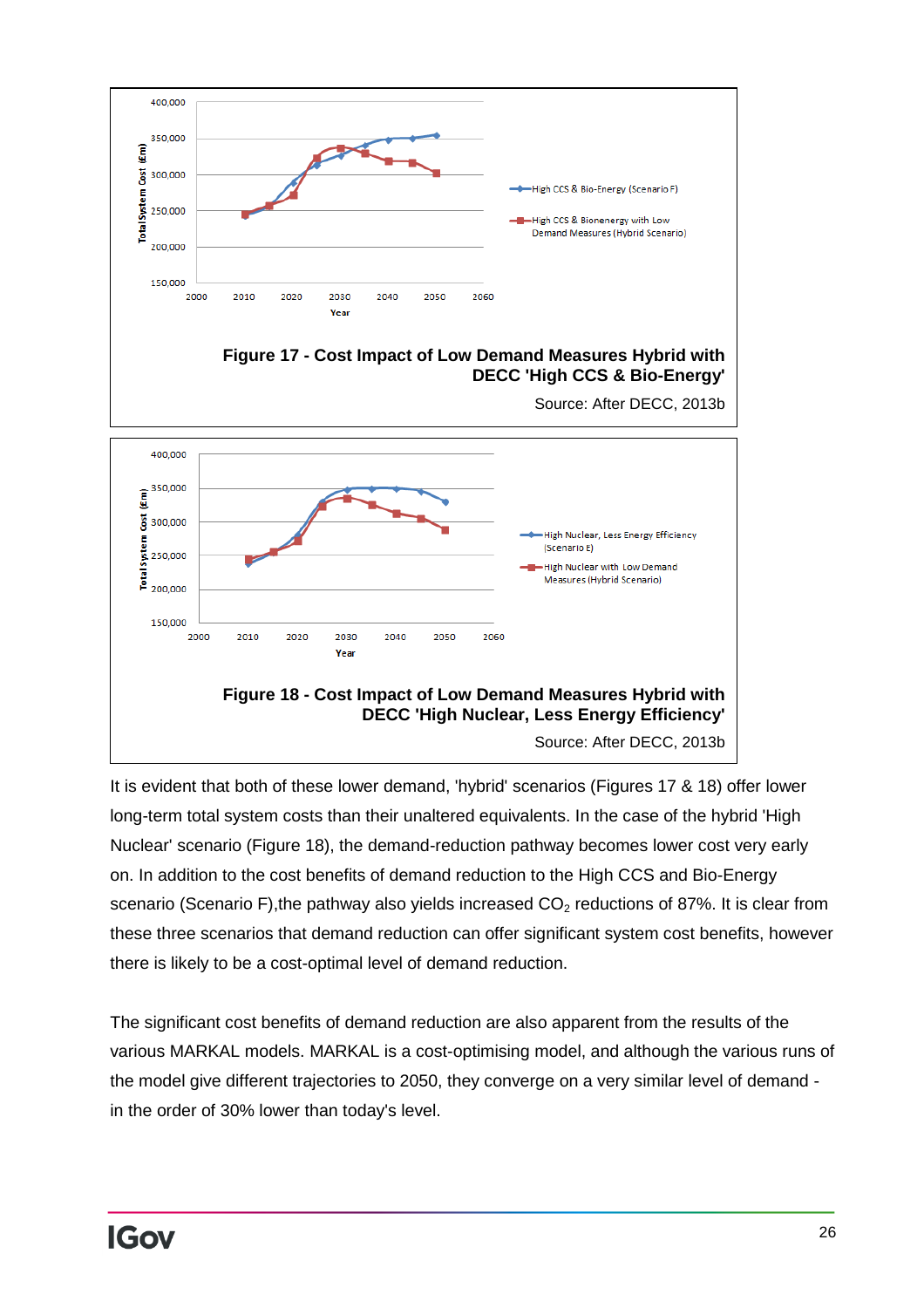## <span id="page-26-0"></span>**5.3 Energy Security**

Scenarios offer little evidence either in support of, or against, the notion that demand reduction is supportive of overall energy security, beyond that it can be supportive of price security, as a factor of affordability (see above). This is partially a product of the complexity of measurement of energy security, particularly in relation to demand-side measures(Axon, Darton, & Winzer, 2013). Detailed investigation of the relationship between level of energy demand, and inherently difficult to measure energy security levels, lie outside the bounds of this paper.

# <span id="page-26-1"></span>**6. DECC Forecasts**

As set out above, scenarios are designed as plausible explanations of possible futures, not predictions of what will happen in future. However DECC also produces forecasts for demand up to 2030 (See Figure 19). The projections are based purely on existing policies, and do not make assumptions about introduction of new policies thereafter, however they give some insight into governmental expectations of future levels of demand.

![](_page_26_Figure_4.jpeg)

As can be seen in figure 19, the general trend is one of continued high levels of demand across all sectors. There are moderate reductions anticipated into the early 2020s, but levels soon return to that of the present day. This is in stark contrast to all but two of the scenarios - which show considerable reductions in energy demand by 2030. As stated, the projections only consider impact of existing policies and therefore are unable to consider policies that may be introduced in future, and this may account for the higher levels of demand the years to 2030. However, this demonstrates that there are presently no long-term policies in place to support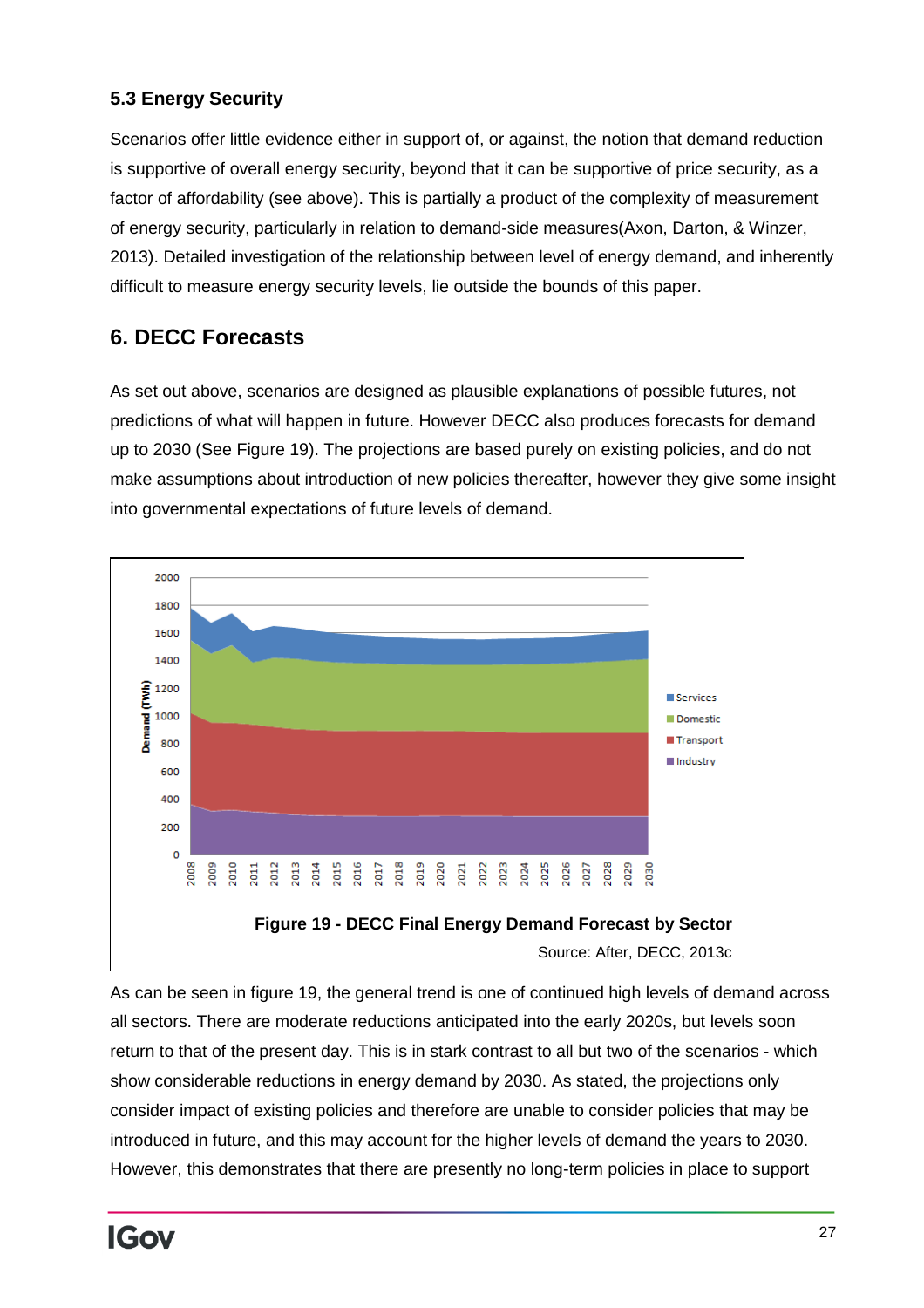the significant levels of demand reduction that the majority of scenarios bear out as necessary for reaching the 2050 targets. There are however two scenarios which meet the 2050 targets with no reduction in demand by 2030. These are the UKERC-LC scenario, and the DECC 'High Nuclear, Less Energy Efficiency' scenarios. This could be taken as indicative either of a desire to follow pathways resembling either of these scenarios, or that it is expected that policies will be implemented later to bring about the necessary reductions in demand required to follow a route more similar to one of the other scenarios. What is certain however is that there are currently no long-term policies in place that guide the UK to continuing and gradual demand reductions to 2030 and beyond, which are borne out in the majority of the scenarios explored here.

These projections must be put in the context of their accompanying carbon predictions. DECC predicts a gradual reduction in co2 output, consistent with meeting the first three carbon budgets (see appendix 3). However, emissions in the fourth carbon budget (2023-2027) are considerably higher than the budget allows. This is in spite of sudden drop in carbon output between 2022 and 2023 approximately equivalent to that brought about by the 2008 financial crisis. The projected 2030 emission level is also considerably higher than the 2030 level set out in all four DECC scenarios. It is necessary to reiterate that these projections only take account of existing policy measures. However, this does underline the fact that further measures must be implemented in order to meet the carbon budgets, and to ensure that carbon targets are reached.

<span id="page-27-0"></span>The current long-term policy mix therefore appears to be either unnecessarily expensive, highly risky, or potentially both. The DECC 'High Nuclear, Low Energy Efficiency' pathway has been shown to be more expensive than its low-demand equivalent, meaning a pursuit of a similar pathway would lead to needlessly high costs. If governmental intention is to follow a pathway more similar to the UKERC LC scenario, given the UK's lack of progress on demand reduction in previous years, the vast level of demand-reduction required post-2030 risk missing the 2050 targets altogether. Finally, if it is anticipated that substantial demand reduction must be brought about ahead of 2030, but the policies have yet to be written to achieve this, then policy-risk is inherently being created. It appears that a risky game is being played with total system cost, and the UK's ability to meet its carbon commitments.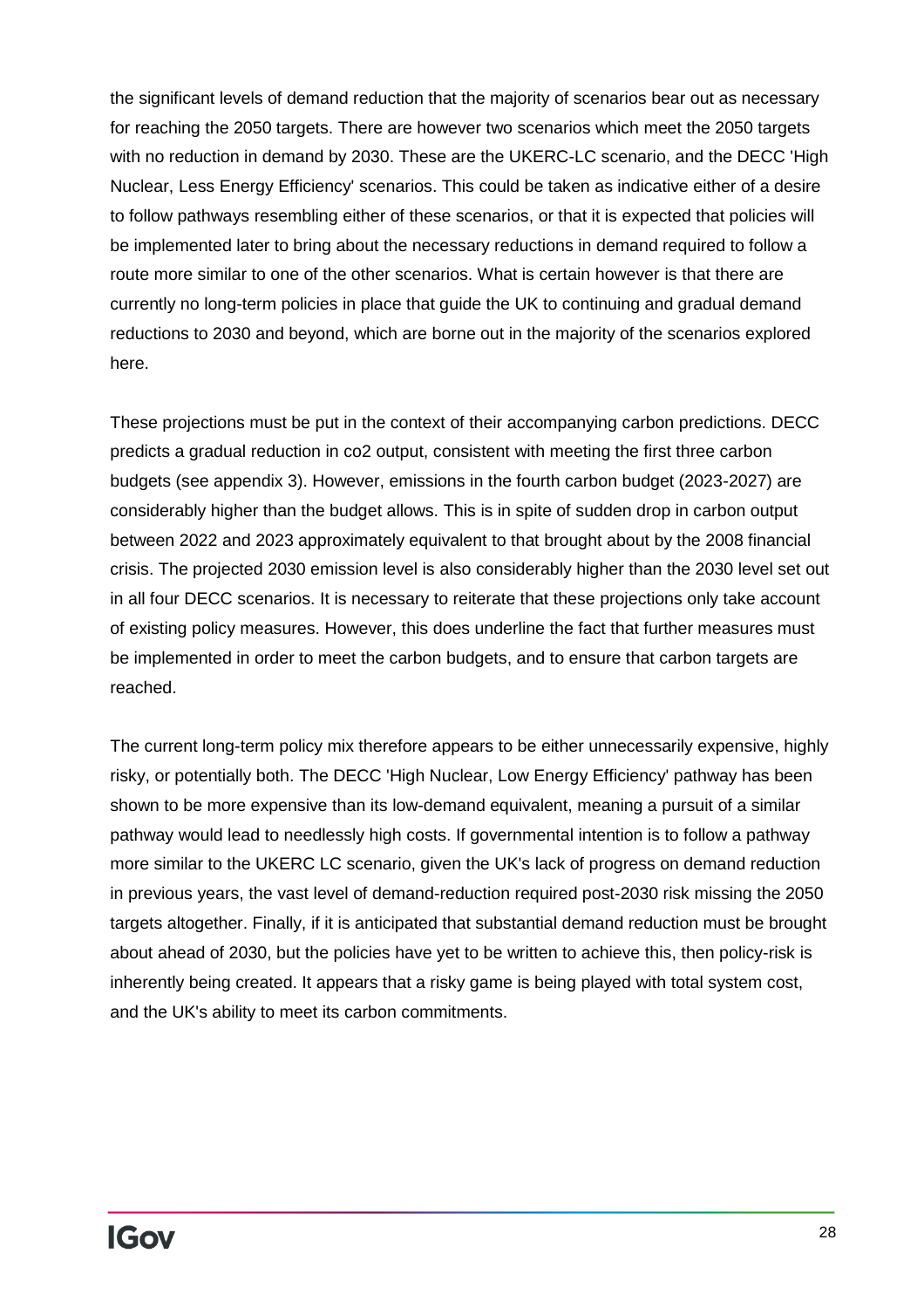# **7. Conclusion**

The work in this paper demonstrates that there are many different plausible pathways to meeting to 2050 carbon targets, however there are some commonalities across scenarios. The vast majority are based upon an assumption of considerable reductions in final energy demand, and almost all the scenarios assume the widespread electrification of heat and transport, alongside dramatic increases in efficiency of the domestic sector. The majority of scenarios attribute the greatest proportions of demand to industry, and the transport sector.

In addition to theoretical arguments set out early in this paper, scenario analysis has demonstrated reductions in final demand to be supportive of two of the three areas of the trilemma - affordability (specifically with relation to overall system cost) and sustainability (specifically carbon reductions). Relationships between demand reduction and energy security, beyond support for price-security, are less transparent however, partially as a result of the challenges for quantifying improvement in energy security.

With respect to financial implications, it is clear that the most cost-effective route to meeting the 2050 targets includes a substantial amount of demand reduction. However, given the level of the 2050 target, there appears to be a cost-optimal level for this demand reduction. Although, given the limited expectation for such reduction set out in the DECC forecasts, the risk of overachieving in demand reduction and therefore treading a 'cost-heavy' pathway is unlikely to outweigh the risk of failing to make necessary reductions at all. Any such failure could either lead to missing the 2050 targets completely, or having to make a steep trajectory of reductions as the 2050 deadline approaches.

<span id="page-28-0"></span>In spite of the majority of scenarios setting out a steady reduction in overall demand between now and 2050, this does not appear to be reflected in the DECC projections to 2030. This may be considered reflective of either a desire to follow a high demand pathway (shown to be costly), a late demand-reduction pathway (potentially risky) or that necessary policies to reduce demand ahead of 2030 are yet to be written (indicative of a lack of attention, or appropriate ambition, in the policy area). Whatever the driving force behind the current absence of policies to bring about substantial levels of demand reduction, the evidence from this paper suggests that a dramatic change in this position is necessary if carbon reduction commitments are to be met in a cost effective manner.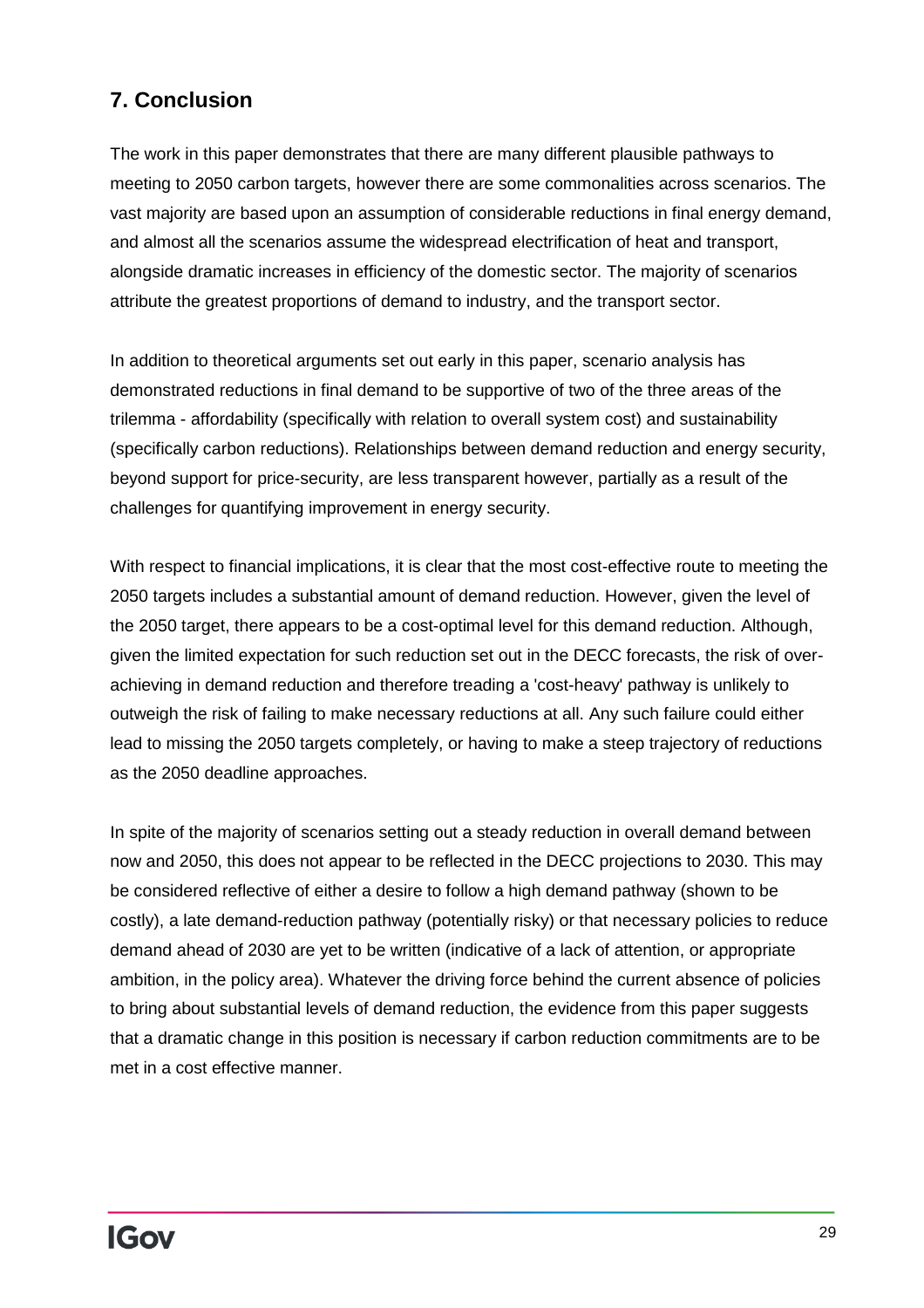## **References**

- AEA (2011a) *Pathways to 2050: Detailed Analyse, London*
- AEA. (2011b) *Pathways to 2050: Key Results, London*
- Anandarajah, G. & Strachan, N. (2010) Interactions and implications of renewable and climate change policy on UK energy scenarios *Energy Policy*, *38*(11), 6724–6735
- Axon, C., Darton, R. & Winzer, C. (2013) Measuring Energy Security, In C. Mitchell, J. Watson, & J. Whiting (Eds.), *New Challenges in Energy Security: The UK in a Multipolar World* (pp. 208–237)
- DECC (2012a) *2011 UK Greenhouse Gas Emissions, Provisional Figures and 2010 UK Greenhouse Gas Emissions: Final Figures by Fuel Type and End-User*, London
- DECC (2012b) *Energy Security Strategy*. London: The Stationary Office.
- DECC (2013a) 2050 Pathways. Retrieved December 02, 2012, from https://www.gov.uk/2050 pathways-analysis
- DECC (2013b) 2050 Pathways. Retrieved February 01, 2013, from https://www.gov.uk/2050 pathways-analysis
- DECC (2013c) *Digest of United Kingdom Energy Statistic, London*
- DECC (2013d) *Updated energy and emissions projections*, London
- DECC & AEA (2012) *GHG Inventory Summary Factsheet*
- DTI (2005) Energy Its impact on the environment and on society
- European Parliament. DIRECTIVE 2009/28/EC (2009)
- Goodwin, P., & Wright, G. (2010) The limits of forecasting methods in anticipating rare events. *Technological Forecasting and Social Change*, *77*(3), 355–368

Green Alliance (2012) *The Power of Negawatts*, Park Lane Press

Hills, J. (2012) Getting the measure of fuel poverty: Final Report of the Fuel Poverty Review

HMG (2008) Climate Change Act. London: The Stationary Office

- Hoggett, R., Eyre, N., & Keay, M. (2013) Energy Demand and Security. In C. Mitchell, J. Watson, & J. Whiting (Eds.), *New Challenges in Energy Security: The UK in a Multipolar World* (pp. 92-115)
- International Energy Agency. (2013) Energy Security, *Online:* Retrieved June 02, 2013, from http://www.iea.org/topics/energysecurity/
- Kannan, R., & Strachan, N. (2009) Modelling the UK residential energy sector under long-term decarbonisation scenarios: Comparison between energy systems and sectoral modelling approaches. *Applied Energy*, *86*(4), 416–428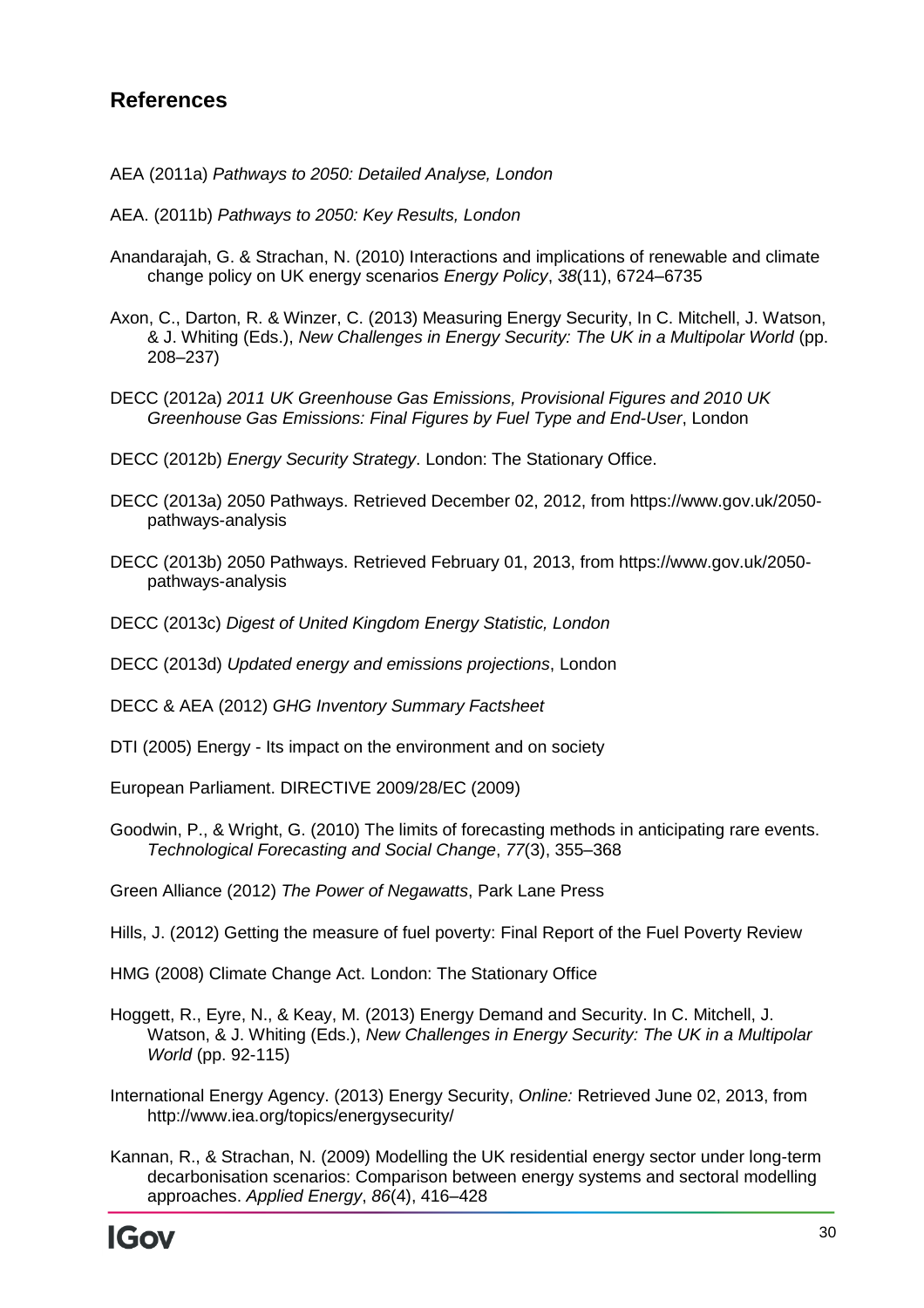- McKinsey & Co. (2009) *Pathways to a Low-Carbon Economy: Version 2 of the Global Greenhouse Gas Abatement Cost Curve*
- Phelps, R., Chan, C., & Kapsalis, S. C. (2001) Does scenario planning affect performance ? Two exploratory studies, *Journal of Business Research*, *51,* 223-232
- Postma, T. J. B. M., & Liebl, F. (2005) How to improve scenario analysis as a strategic management tool? *Technological Forecasting and Social Change*, *72*(2), 161–173

Skea, J., Ekins, P., & Winskel, M. (2011) *Energy 2050*. London: Earthscan.

- Stockton, H. & Campbell, R. (2011) *Time to reconsider UK energy and fuel poverty policies ?* Jospeh Rowntree Foundation, York
- Strachan, N., Kannan, R. & Pye, S. (2008) Scenarios and Sensitivities on Long-term UK Carbon Reductions using the UK MARKAL and MARKAL-Macro Energy System Models, UKERC Report Ref: UKERC/RR/ESM/2008/002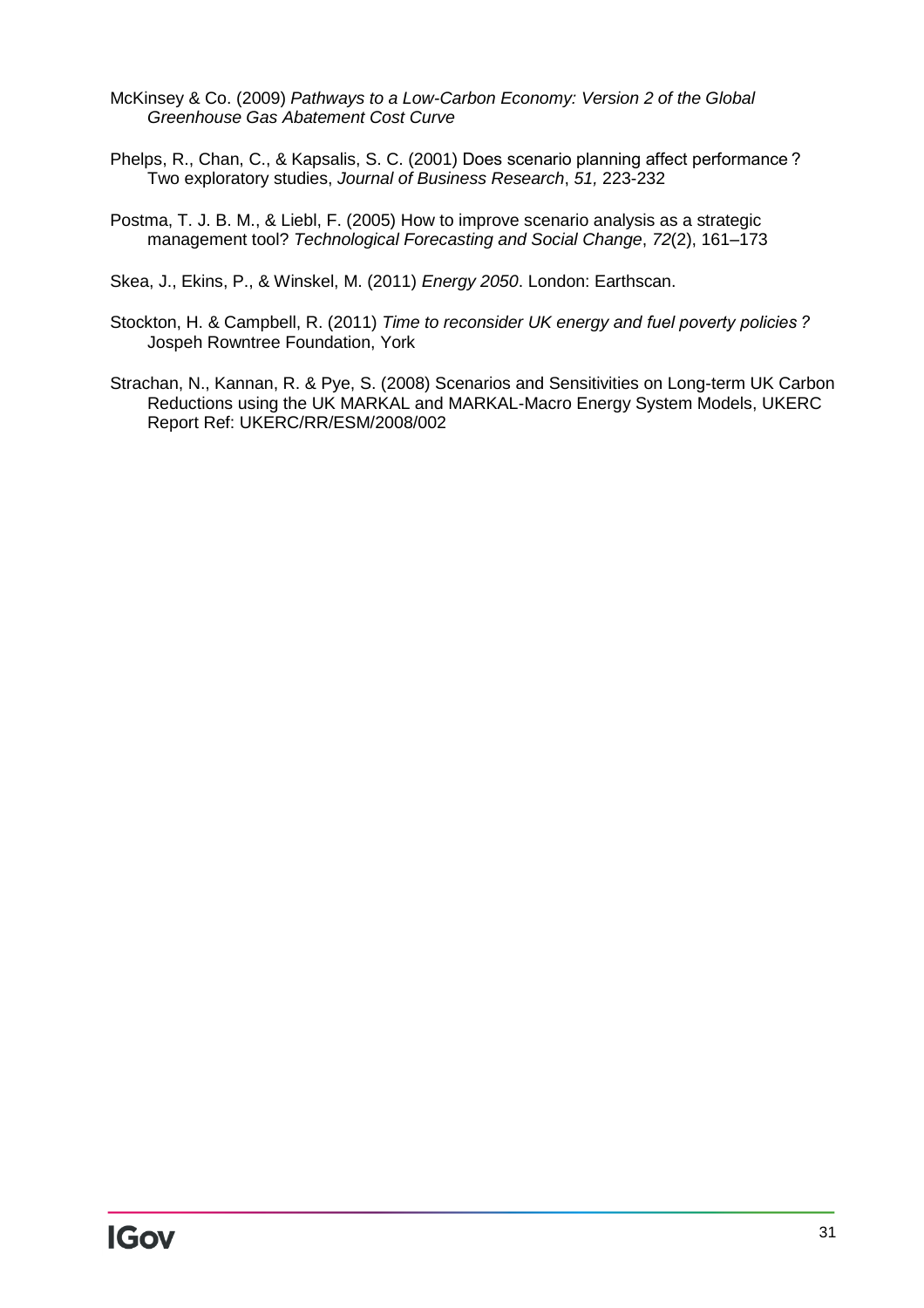# **Appendices**

## <span id="page-31-0"></span>**Appendix A - MARKAL Modelling**

MARKAL is 'a widely applied energy service driven, technology rich, least cost optimization linear programming (LP) model' (Kannan & Strachan, 2009) It was initially developed by the International Energy Agency (IEA), and now forms the basis of much of the energy systems modelling around the world. MARKAL, in common with other branches of scenario-making, is not designed to be predictive, but as a complex 'What-If' framework (Kannan & Strachan, 2009). MARKAL begins with input parameters such as resource supply curves, technology cost curves, learning-curves for less mature technologies, and the energy service demands from a range of sectors (Kannan & Strachan, 2009). When the model is run, it solves to minimise discounted energy system cost in five-year increments from 2000 to 2070. Policy and physical constraints may be included to generate a range of different scenarios (Kannan & Strachan, 2009). MARKAL benefits from modelling the entire energy system in an aggregate fashion (AEA, 2011b), but is still technology-rich in its design (Strachan et al., 2008), and has undergone extensive redevelopment since 2005 (Strachan et al., 2008). In spite of this, it is not without its shortcomings - failing to include emissions from international transport, or non-energy non- $CO<sub>2</sub>$ GHGs from agriculture, waste and land-use change and forestry (AEA, 2011b).

The scenarios examined in this paper make use of the UK MARKAL-MED model, this is a specific incarnation of MARKAL which is based on UK energy systems and also features an elastic-demand function. That is to say that the levels of demand are able to flex in reaction to price of energy, availability, and cost of conservation measures, efficiency, and opportunity for fuel-switching (Anandarajah & Strachan, 2010).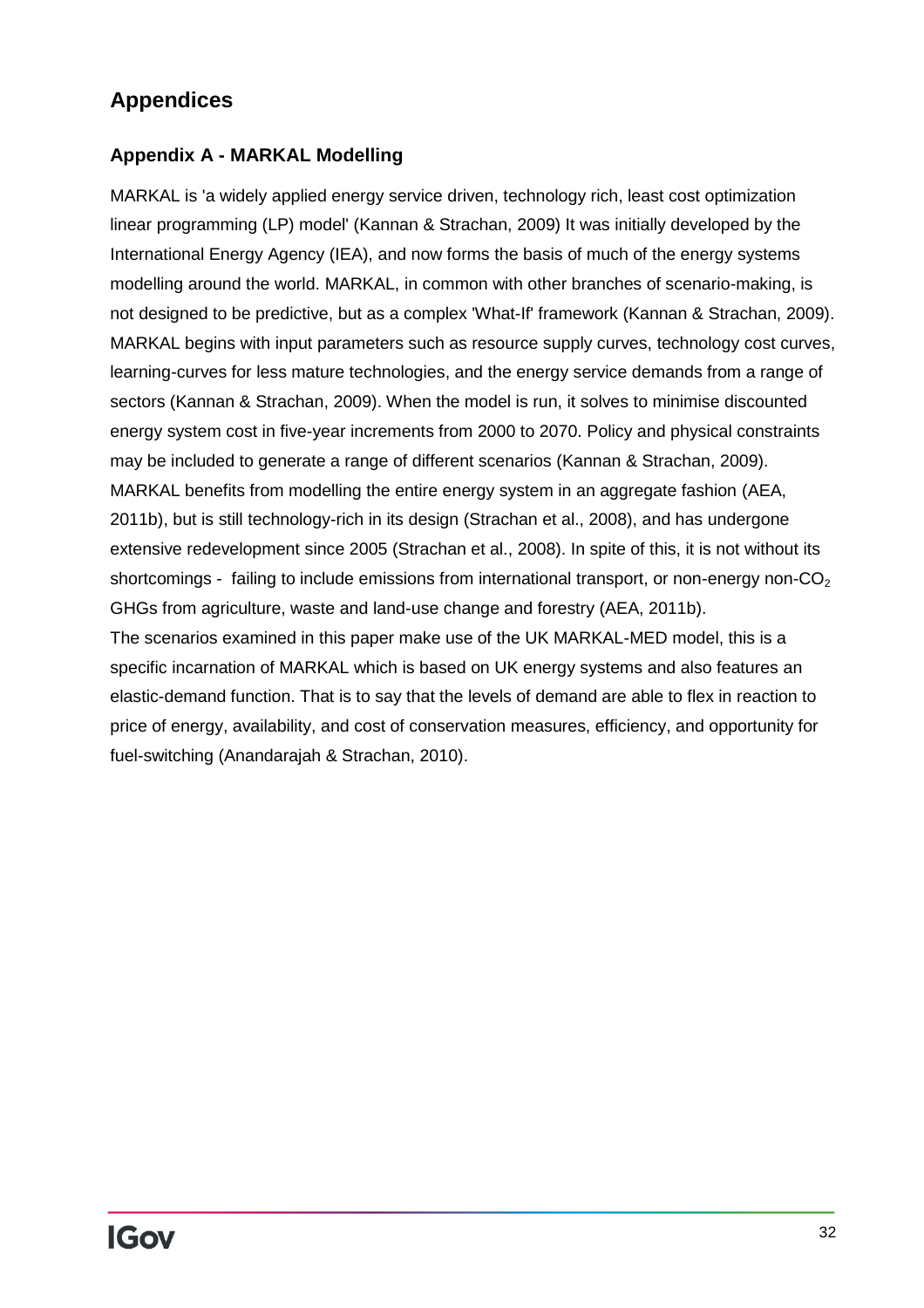![](_page_32_Figure_0.jpeg)

#### **Appendix B - 'Sanky' Diagram - Primary to Final Energy Pathways**